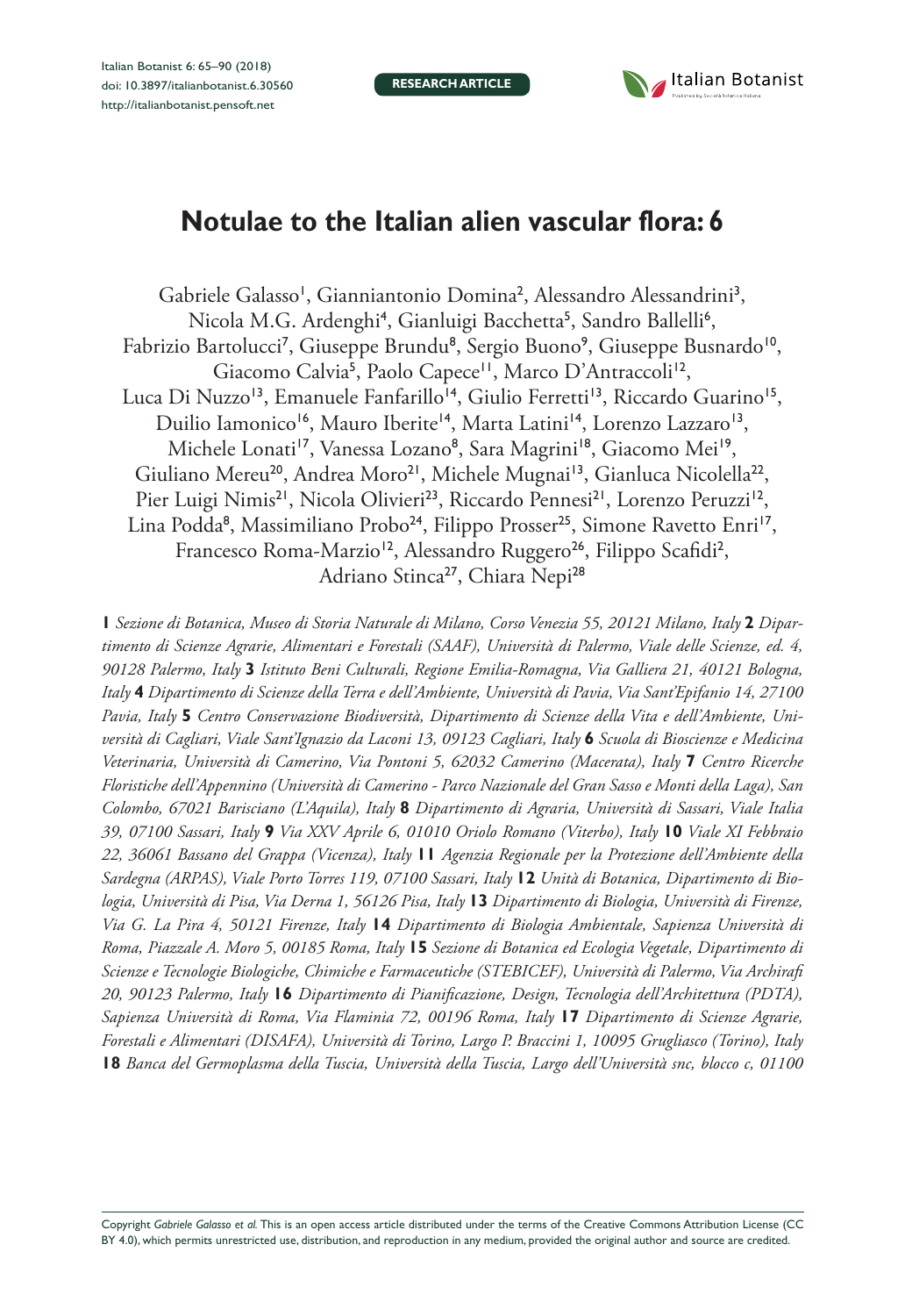*Viterbo, Italy* **19** *Dipartimento di Scienze Agrarie, Alimentari ed Ambientali, Università Politecnica delle Marche, Via Brecce Bianche 10, 60131 Ancona, Italy* **20** *Via Alghero 17, 08042 Bari Sardo (Nuoro), Italy*  **21** *Dipartimento di Scienze della Vita, Università di Trieste, Via L. Giogieri 10, 34127 Trieste, Italy* **22** *Via di Valle Melaina 61, 00139 Roma, Italy* **23** *Via Maestri del Lavoro 40, 64100 Teramo, Italy* **24** *Grazing Systems, Agroscope, Route de Duillier 50, 1260 Nyon, Switzerland* **25** *Fondazione Museo Civico di Rovereto, Largo Santa Caterina 41, 38068 Rovereto (Trento), Italy* **26** *Loc. Parapinta, 07029 Tempio Pausania (Sassari), Italy* **27** *Dipartimento di Scienze e Tecnologie Ambientali, Biologiche e Farmaceutiche, Università della Campania Luigi Vanvitelli, Via A. Vivaldi 43, 81100 Caserta, Italy* **28** *Museo di Storia Naturale (Botanica), Sistema Museale di Ateneo, Università di Firenze, Via G. La Pira 4, 50121 Firenze, Italy*

Corresponding author: *Gabriele Galasso* ([gabriele.galasso@comune.milano.it](mailto:gabriele.galasso@comune.milano.it))

Academic editor:*Stefania Biondi* | Received 15 October 2018 | Accepted 25 October 2018 | Published 12 November 2018

**Citation:** Galasso G, Domina G, Alessandrini A, Ardenghi NMG, Bacchetta G, Ballelli S, Bartolucci F, Brundu G, Buono S, Busnardo G, Calvia G, Capece P, D'Antraccoli M, Di Nuzzo L, Fanfarillo E, Ferretti G, Guarino R, Iamonico D, Iberite M, Latini M, Lazzaro L, Lonati M, Lozano V, Magrini S, Mei G, Mereu G, Moro A, Mugnai M, Nicolella G, Nimis PL, Olivieri Н, Pennesi R, Peruzzi L, Podda L, Probo M, Prosser F, Ravetto Enri S, Roma-Marzio F, Ruggero A, Scafidi F, Stinca A, Nepi C (2018) Notulae to the Italian alien vascular flora: 6. Italian Botanist 6: 65–90. [https://doi.](https://doi.org/10.3897/italianbotanist.6.30560) [org/10.3897/italianbotanist.6.30560](https://doi.org/10.3897/italianbotanist.6.30560)

#### **Abstract**

In this contribution, new data concerning the distribution of vascular flora alien to Italy are presented. It includes new records, confirmations, exclusions, and status changes for Italy or for Italian administrative regions of taxa in the genera *Acalypha*, *Acer*, *Canna*, *Cardamine*, *Cedrus*, *Chlorophytum*, *Citrus*, *Cyperus*, *Epilobium*, *Eucalyptus*, *Euphorbia*, *Gamochaeta*, *Hesperocyparis*, *Heteranthera*, *Lemna*, *Ligustrum*, *Lycium*, *Nassella*, *Nothoscordum*, *Oenothera*, *Osteospermum*, *Paspalum*, *Pontederia*, *Romulea*, *Rudbeckia*, *Salvia*, *Sesbania*, *Setaria*, *Sicyos*, *Styphnolobium*, *Symphyotrichum*, and *Tradescantia*. Nomenclature and distribution updates, published elsewhere, and corrigenda are provided as supplementary material.

#### **Keywords**

Alien species, floristic data, Italy

## **How to contribute**

The text for the new records should be submitted electronically to Chiara Nepi ([chiara.nepi@unifi.it\)](mailto:chiara.nepi@unifi.it). The corresponding specimen along with its scan or photograph has to be sent to FI Herbarium: Museo di Storia Naturale (Botanica), Sistema Museale di Ateneo, Via G. La Pira 4, 50121 Firenze (Italy). Those texts concerning nomenclatural novelties (typifications only for accepted names), status changes, exclusions, and confirmations should be submitted electronically to: Gabriele Galasso ([gabriele.galasso@comune.milano.it\)](mailto:gabriele.galasso@comune.milano.it). Each text should be within 2,000 characters (spaces included).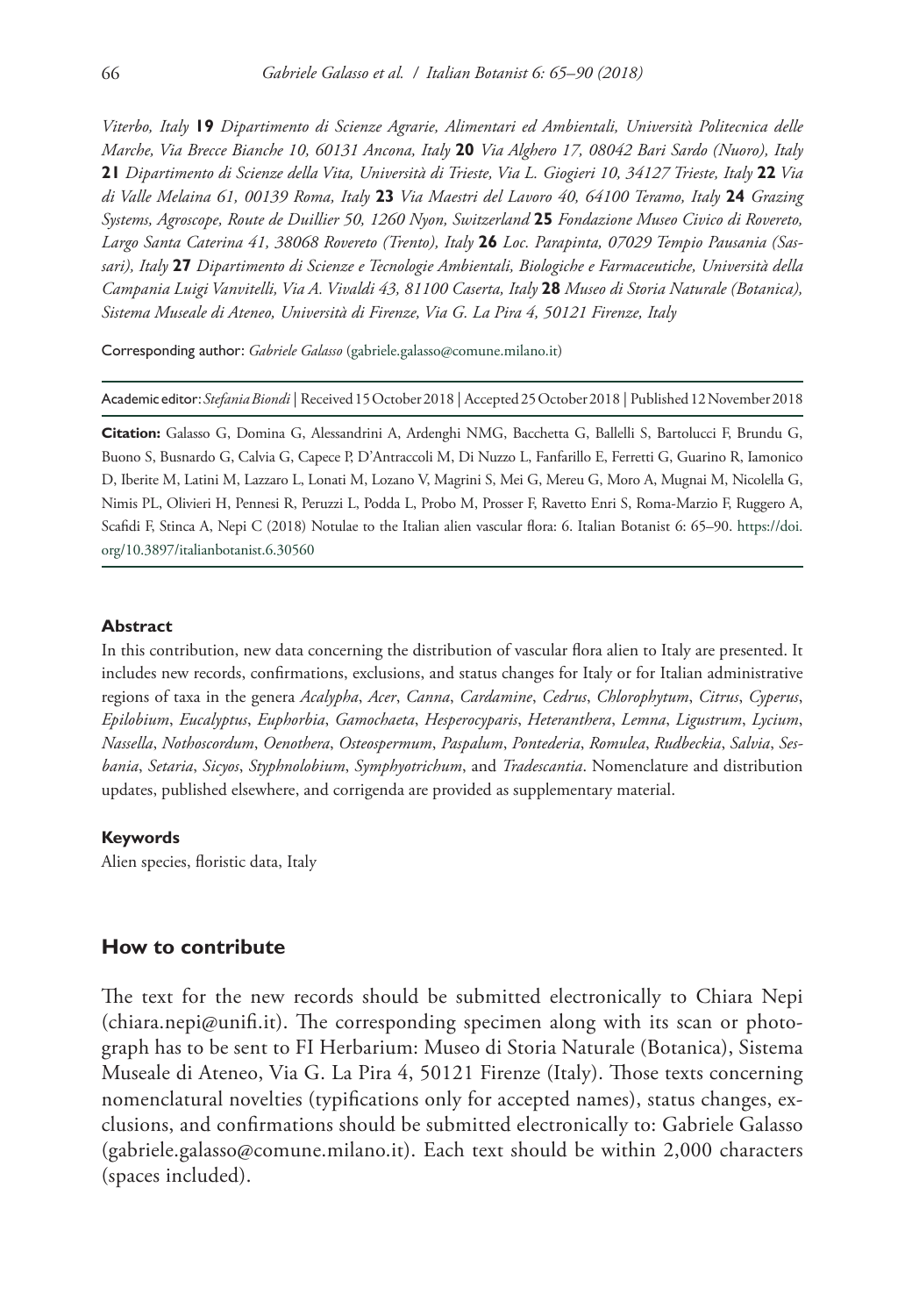## **Floristic records**

# *Acalypha australis* L. (Euphorbiaceae)

+ (CAS) **LAZ**: Castrocielo (Frosinone), loc. Capodacqua (WGS84: 41.518520°N; 13.708890°E), prato, 110 m, 23 September 2016, *G. Nicolella, M. Iberite* (FI, RO). – Casual alien species new for the flora of Lazio.

This record is the first one for peninsular Italy, as the taxon was known only for some northern regions (Galasso et al. 2018a). This Asiatic species was observed growing on the left shore of a small lake characterized by disturbed vegetation, along with *Bidens vulgata* Greene (Nicolella et al. 2017), *Lemna minuta* Kunth, *Zantedeschia aethiopica* (L.) Spreng., and other alien species. The introduction of *Acalypha australis* in Italy is probably accidental, and related both to plant nursery activities (Banfi and Galasso 2010) and contamination of agricultural seeds (Kravchenko 2008). It naturally colonizes river banks and other wet habitats, and it is a feared weed in agriculture, with special regard to its ability to spread into maize fields (Zuo et al. 2008). This population was also reported in the Acta Plantarum Forum ([http://www.floraitaliae.](http://www.floraitaliae.actaplantarum.org/viewtopic.php?t=102122) [actaplantarum.org/viewtopic.php?t=102122](http://www.floraitaliae.actaplantarum.org/viewtopic.php?t=102122)).

E. Fanfarillo, D. Iamonico, M. Iberite, M. Latini, G. Nicolella

## *Acer saccharinum* L. subsp. *saccharinum* (Sapindaceae)

+ (CAS) **ABR**: Teramo (Teramo), Via A. De Gasperi, presso l'alveo del Torrente Vezzola (WGS84: 42.662558°N; 13.708741°E), margine stradale, ca. 252 m, 20 June 2018, *N. Olivieri* (FI). – Casual alien subspecies new for the flora of Abruzzo.

Some young individuals grow near a street edge in a cool and shady area located at the base of a slope, on arenaceous soil, not far from the Stream Vezzola, together with *Parietaria judaica* L. and young individuals of *Celtis australis* L. subsp. *australis*, *Laurus nobilis* L., *Quercus pubescens* Willd. subsp. *pubescens*, and *Viburnum tinus* L. subsp. *tinus*. The young plants originated from the samaras produced by two trees planted nearby for ornamental purposes. This species is native to the eastern regions of North America and was introduced in Italy in 1760 (Maniero 2015) as an ornamental plant, marked by rapid growth.

N. Olivieri

# *Canna indica* L. (Cannaceae)

+ (CAS) **MAR**: San Benedetto del Tronto (Ascoli Piceno), lungo la ferrovia all'interno dell'abitato presso Via G. Sgambati (WGS84: 42.941111°N; 13.887777°E), margine della massicciata ferroviaria, ca. 6 m, E, 10 July 2018, *N. Olivieri* (FI). – Casual alien species new for the flora of Marche.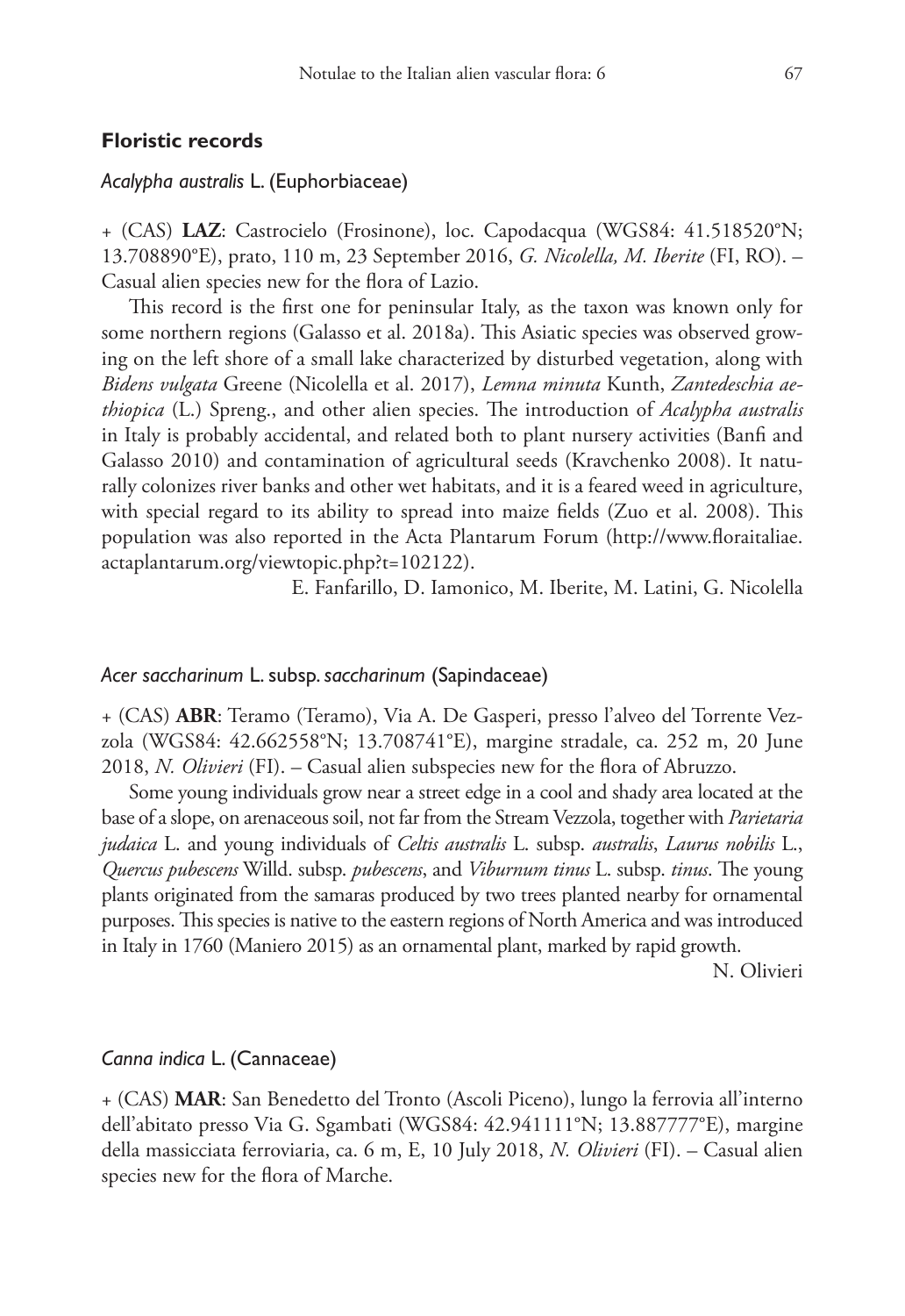A group of plants are located on the edge of the railway embankment, close to the Adriatic Sea, on rather damp gravelly substratum, beneath a young individual of *Phoenix canariensis* H.Wildpret. In the area the herbaceous vegetation is mainly constituted by *Equisetum ramosissimum* Desf. and *Parietaria judaica* L.

N. Olivieri

## *Cardamine occulta* Hornem. (Brassicaceae)

+ (CAS) **MAR**: Camerino (Macerata), Viale G. Leopardi 14, at the Botanical Garden (WGS84: 43.136004°N; 13.069947°E), greenhouse soil, synanthropic habitat, 635 m, no exp., 30 March 2018, *S. Ballelli, R. Pennesi* (FI, CAME); Fabriano (Ancona), Piazzale Santa Maria Maddalena (WGS84: 43.331993°N; 12.899302°E), flower vases soil, synanthropic habitat, 340 m, no exp., 5 April 2018, *S. Ballelli* (FI, CAME). – Casual alien species new for the flora of Marche.

+ (CAS) **UMB**: Foligno (Perugia), Via Gran Sasso 23, near Restaurant Winner (WGS84: 42.960197°N; 12.689901°E), flower vases soil, synanthropic habitat, 230 m, no exp., 23 February 2014, *S. Ballelli* (FI, CAME). – Casual alien species new for the flora of Umbria.

Several authors reported this taxon under different names, but Marhold et al. (2016) clarified that the oldest name applicable for the so-called "Asian *Cardamine flexuosa*" is *C. occulta*. In Italy, *C. occulta* was first found in Sardegna (Lazzeri et al. 2013, under the name *C. flexuosa* With. subsp. *debilis* O.E.Schulz), then in other Italian regions (Toscana and Lombardia: Ardenghi and Mossini 2014, under the name *C. flexuosa* subsp. *debilis*; Piemonte: Verloove and Ardenghi 2015, under the name *C. hamiltonii* G.Don; Veneto: Marhold et al. 2016; Trentino-Alto Adige: Galasso et al. 2016a; Campania: Stinca et al. 2017; Lazio: Galasso et al. 2018b). The present findings broaden its distribution in central Italy both in Marche and Umbria. *Cardamine occulta* has been found growing together with the similar *C. hirsuta* L. in urban environments, especially in flower pots. Its presence in these regions could date back to several years ago; additionally its distribution may be much broader than reported, given the possible confusion with *C. hirsuta* (see Šlenker et al. 2018 for differences).

S. Ballelli, R. Pennesi

## *Cedrus atlantica* (Endl.) G.Manetti ex Carrière (Pinaceae)

+ (NAT) **SAR.** – Status change from casual to naturalized alien for the flora of Sardegna. This species is endemic to the Atlas Mountains, in Morocco and Algeria, but it has been used in reforestations and as an ornamental tree in many countries (Farjon 2017). In Sardegna it was reported as cultivated by Pavari and De Philippis (1941), and recently indicated as a casual alien species (Bacchetta et al. 2009, Puddu et al. 2016, Galasso et al. 2018a). Actually, the species is naturalized in those places where it was abundantly introduced since the 1930s, such as the State Forests of Bono, Bultei, Ane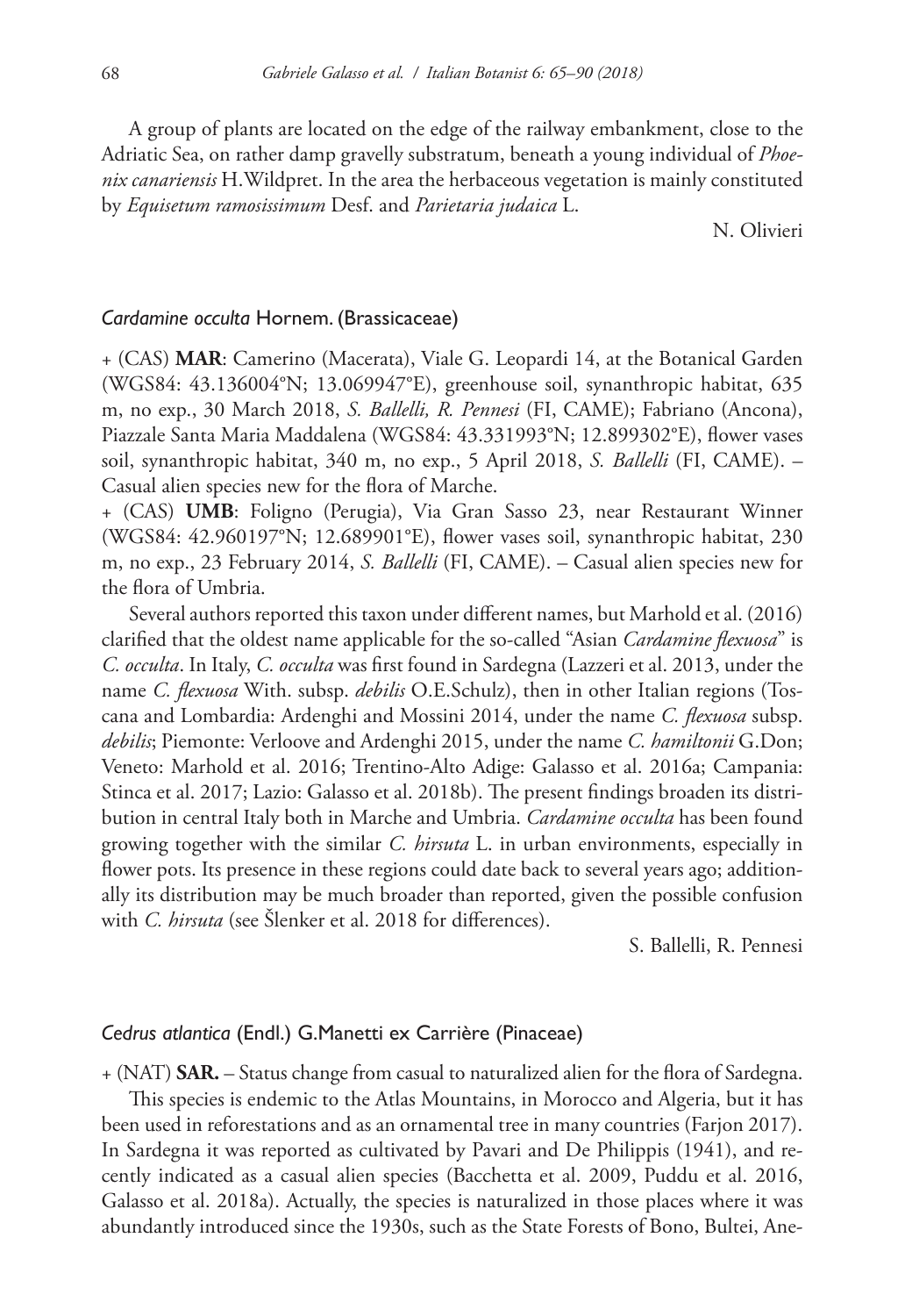la, and Monte Limbara (Pavari and De Philippis 1941), but also in the State Forests of Orgosolo, Arzana, and Villagrande Strisaili (Montes, M. Idolo, Bau Muggeris). In these sites, there is an important renewal and adult trees occur in woodlands, garrigues, heaths, roadsides, and reforestations.

G. Bacchetta, G. Calvia, A. Ruggero

## *Chlorophytum comosum* (Thunb.) Jacques (Asparagaceae)

+ (CAS) **ABR**: Teramo (Teramo), bordo di Via C. Battisti (WGS84: 42.659936°N; 13.703644°E), margine stradale, ca. 268 m, 14 June 2018, *N. Olivieri* (FI). – Casual alien species new for the flora of Abruzzo.

Some individuals of this species can be found near the edge of the road and the base of a building in a shady and humid site, near a rain gutter downspout, in a central area of the town. Probably these individuals were vegetatively generated from plants grown as ornamentals on surrounding buildings. *Chlorophytum comosum* is native to southern Africa and is a popular cultivated plant.

N. Olivieri

## *Citrus* **×***aurantium* L. (Rutaceae)

+ (CAS) **MAR**: San Benedetto del Tronto (Ascoli Piceno), presso Viale delle Palme (WGS84: 42.950919°N; 13.884188°E), aiuola occupata da arbusti di *Westringia fruticosa*, ca. 8 m, 10 July 2018, *N. Olivieri* (FI). – Casual alien nothospecies new for the flora of Marche.

A young individual has grown within a flowerbed of a public garden, among shrubs of *Westringia fruticosa* (Willd.) Druce and *Melaleuca citrina* (Curtis) Dum.Cours. The place is located at short distance from the Adriatic Sea and is protected from cold easterly winds by the presence of *Pinus halepensis* Mill. subsp. *halepensis* trees and buildings. The young plant probably originated from seeds produced by an adult specimen cultivated in the gardens not far away. Along the southernmost part of the Marche coast, the cultivation of *Citrus* ×*aurantium* and other *Citrus* fruits has been present since the  $12<sup>th</sup>$  century D.C. (Zavatti 1966, Manzi and Vitelli 2016).

N. Olivieri

## *Cyperus microiria* Steud. (Cyperaceae)

+ (CAS) **TOS**: Pisa (Pisa), nei pressi dell'aeroporto (WGS84: 43.691115°N; 10.412054°E), campi coltivati, ca. 5 m, 17 October 2017, *R. Guarino* (FI). – Casual alien species new for the flora of Toscana.

This is a late-flowering annual species of eastern Asiatic origin, widely naturalized in Europe and U.S.A. (Verloove 2014). In Italy, it was first collected near Como in 1908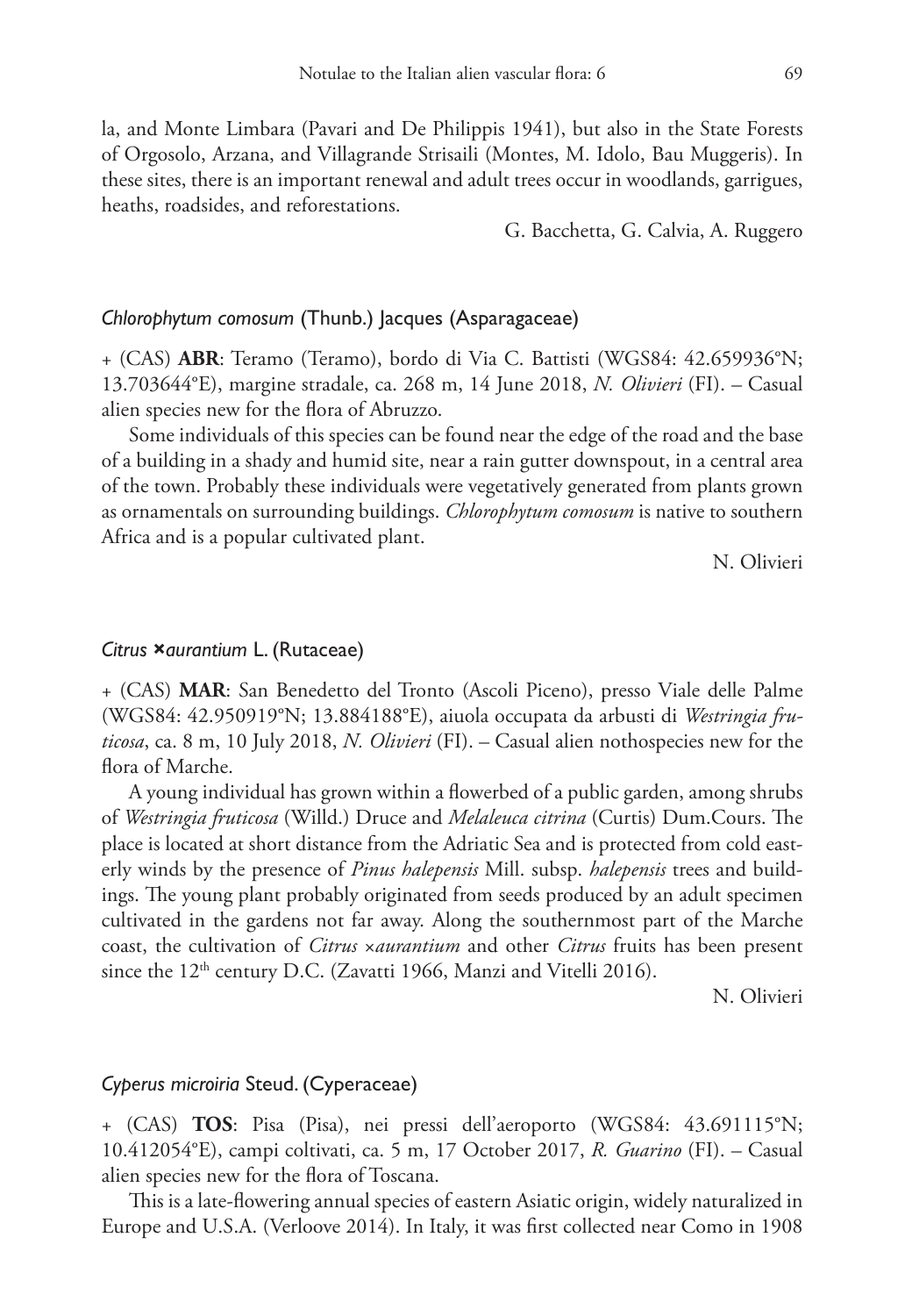(Camperio and Fiori 1910) and currently it is recorded as invasive alien in Lombardia and Emilia-Romagna, naturalized in Piemonte and Veneto, and casual in Trentino-Alto Adige and Friuli Venezia Giulia (Galasso et al. 2018a). Our finding, in a regularly disturbed field edge next to the airport of Pisa, is the first record south of the Apennines because a previous record from Calabria was found to be erroneus (Galasso et al. 2016b, 2018a).

R. Guarino, L. Peruzzi

## *Epilobium brachycarpum* C.Presl (Onagraceae)

+ (NAT) **ITALIA** (**EMR**): Bologna (Bologna), scalo merci di Bologna San Donato, tratto compreso tra il Posto A e il Posto B (WGS84: 44.506283°N; 11.390399°E), pietrisco fine e compattato di natura calcareo-marnosa tra i binari, 50 m, 26 September 2017, leg. *A. Alessandrini*, det. *N.M.G. Ardenghi* (FI). – Naturalized alien species new for the flora of Italy (Emilia-Romagna).

*Epilobium brachycarpum* is a therophyte native to western North America. In Europe, it was first recorded in Spain in 1978 and, by the 1990s, in different countries of the central and north-western parts of the continent: France, Germany, Belgium, and United Kingdom. It colonizes disturbed, dry and warm habitats characterized by shortlived ruderal communities, with a distinct preference for railway areas, where many of the European records come from (Izco 1983, Bönsel and Ottich 2005, Verloove and Lambinon 2009, Gregor et al. 2013, Remacle 2014). It is regarded as an invasive species in central Europe (Nierbauer et al. 2016), its rapid expansion being promoted by the high production of seeds, dispersed by wind and probably vehicles, and the strong competition on bare soils with other ruderal plants (Gregor et al. 2013). The population discovered in Bologna is located at the entrance of the almost disused freight yard of Bologna San Donato that has been one of the most important railway yards in Europe. In summer, *E. brachycarpum* forms a dense monospecific stand, covering an area of about 50 ha. Due to the population extent, it is likely that the species was introduced years ago, probably through imported freight or railroad cars from France (via the Torino-Milano-Bologna line) or Germany (via the Verona-Bologna line). Photos of the population are available at: [http://www.floraitaliae.actaplantarum.org/viewtopic.php?t=99257.](http://www.floraitaliae.actaplantarum.org/viewtopic.php?t=99257) A. Alessandrini, N.M.G. Ardenghi

## *Eucalyptus polyanthemos* Schauer subsp. *polyanthemos* (Myrtaceae)

+ (CAS) **ITALIA** (**SAR**): Villacidro (Sud Sardegna), Campu s'Isca, Rio Leni (WGS84: 39.39538°N; 8.65812°E), materassi alluvionali granitico-metamorfici, 329 m, 20 July 2018, *G. Bacchetta, G. Brundu, L. Podda* (FI, CAG). – Casual alien subspecies new for the flora of Italy (Sardegna).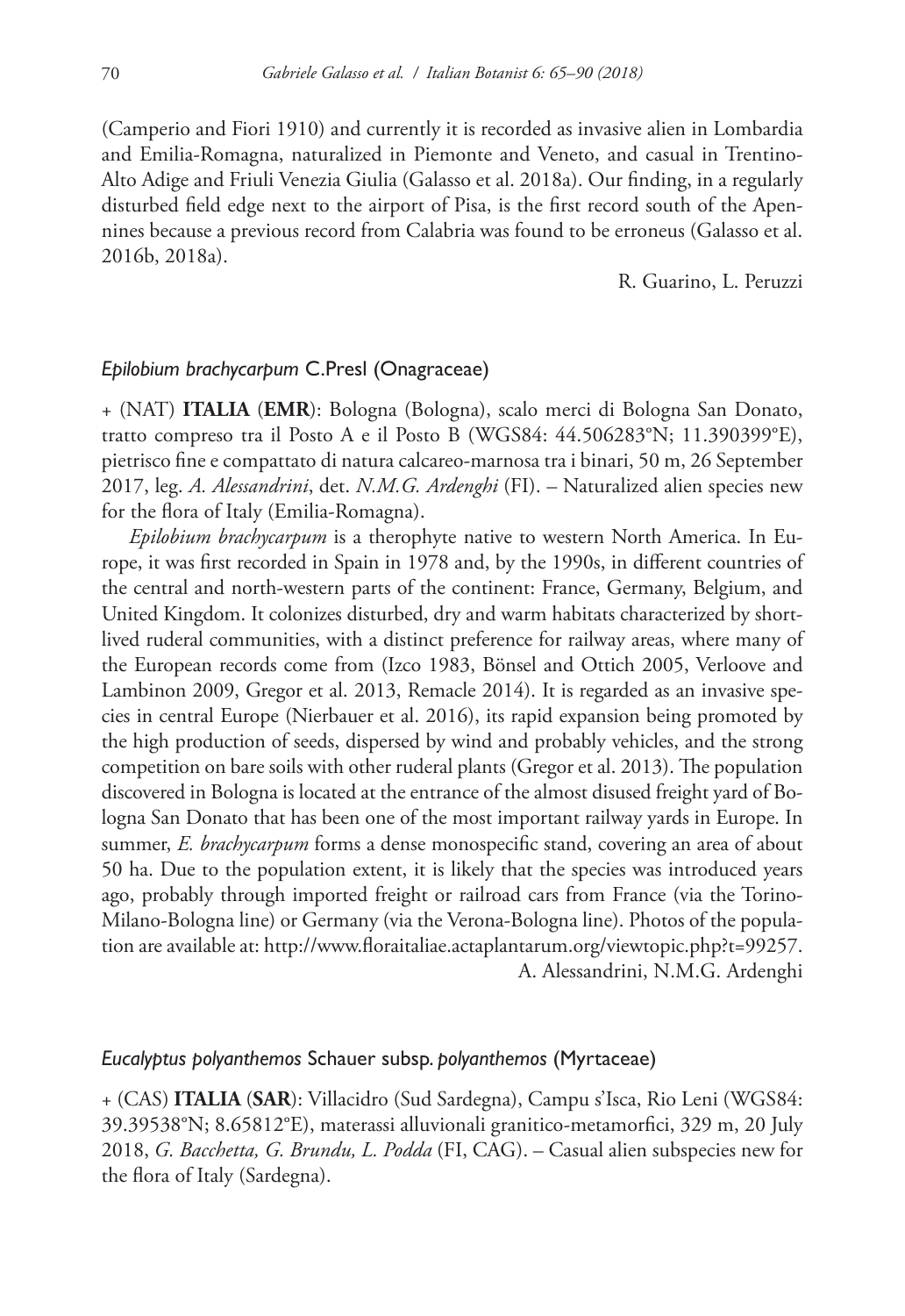This Australian species, identified according to the Centre for Plant Biodiversity Research (2006) and Slee et al. (2015), was introduced in Sardegna for reforestation in the period 1914–1921. It shows a scarce tendency to naturalization, unlike *E. camaldulensis* Dehnh. subsp. *camaldulensis* and *E. globulus* Labill. subsp. *globulus*, occurring only with a dozen young trees near the reforestation site.

G. Bacchetta, G. Brundu, L. Podda

## *Euphorbia berteroana* Balb. ex Spreng. (Euphorbiaceae)

– **ITALIA** (**SIC**). – Alien species to be excluded from the flora of Italy (Sicilia).

On the basis of the following record concerning *E. ophthalmica* Pers., this species should be excluded from Italy.

M. Mugnai, L. Di Nuzzo, L. Lazzaro, G. Ferretti

## *Euphorbia hypericifolia* L. (Euphorbiaceae)

+ (CAS) **PUG**: Melendugno (Lecce), fraz. Borgagne, nella masseria (WGS84: 40.239834°N; 18.376283°E ± 1 Km), 20 m, unica pianta presente nel sito, 23 June 2014, *E.S. Mauri* (FI sub *Chamaesyce hyssopifolia*). – Casual alien species new for the flora of Puglia.

On the basis of the following record concerning *E. hyssopifolia* L., *E. hypericifolia* should be considered as new for the flora of Puglia. Indeed, the Apulian record of *Euphorbia hyssopifolia* by Buono et al. (2017) should be referred to *E. hypericifolia*.

M. Mugnai, L. Di Nuzzo, L. Lazzaro, G. Ferretti

## *Euphorbia hyssopifolia* L. (Euphorbiaceae)

– **ITALIA** (**PUG**, **SIC**). – Alien species to be excluded from the flora of Italy (Puglia and Sicilia).

*Euphorbia hyssopifolia* was recorded as new for the flora of Italy by Banfi and Galasso (2014), based on specimens collected in Sicilia, and it was subsequently reported in Puglia by E.S. Mauri in Buono et al. (2017). We analysed the exsiccata from Sicilia and Puglia conserved in FI. These specimens were compared to scans of type specimen and revised according to Ma and Gilbert (2008) and Steinmann et al. (2016). We also submitted the specimens to Victor Steinmann, an expert of *Euphorbia* sect. *Anisophyllum* Roep. According to our inquiries, both records correspond to *Euphorbia hypericifolia* L., a species reported so far in Italy for Toscana and Sicilia (Galasso et al. 2018a). Accordingly, *E. hyssopifolia* should be excluded from the flora of Italy.

M. Mugnai, L. Di Nuzzo, L. Lazzaro, G. Ferretti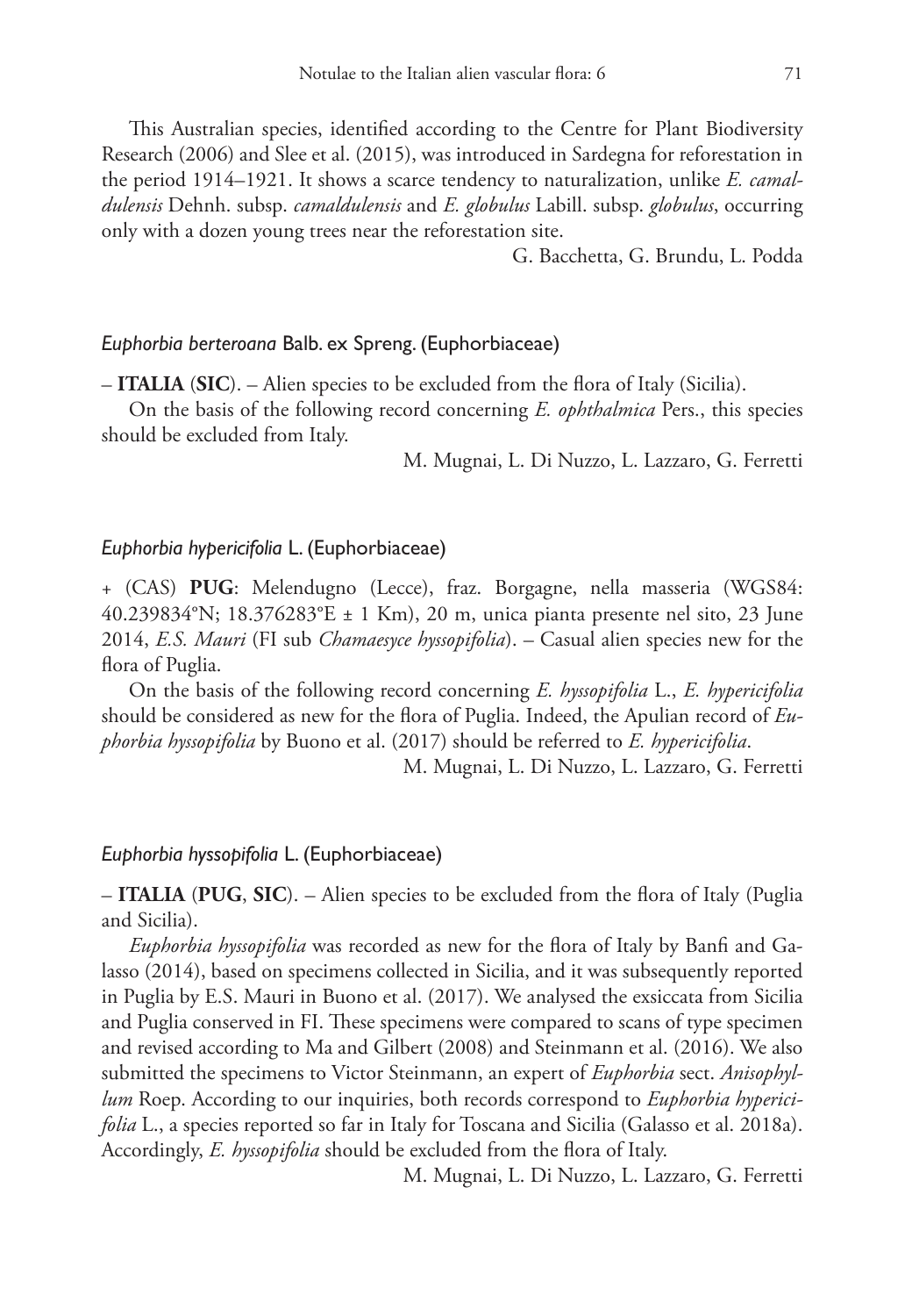## *Euphorbia ophthalmica* Pers. (Euphorbiaceae)

+ (CAS) **ITALIA** (**SIC**): Palermo (Palermo), in cultis, in H.B. Panorm copiosa sponte qui crescit (WGS84: ca. 38.112642°N; 13.374495°E), September 1880, *M. Lojacono Pojero* (P sub *E. berteroana*); *ibidem*, in cultis humentibus subsponte in Hortis Palermo (WGS84: ca. 38.112642°N; 13.374495°E), October 1882, *M. Lojacono Pojero* (FI sub *E. berteroana*); *ibidem*, subsponte in Hortis Palermo (WGS84: ca. 38.112642°N; 13.374495°E), September 1883, *M. Lojacono Pojero* (FI sub *E. berteroana*); *ibidem*, subsponte in H.B. Panorm (WGS84: ca. 38.112642°N; 13.374495°E), August 1886, *s.c.* (TO sub *E. berteroana*); *ibidem*, culta in R.H.B.P. (WGS84: ca. 38.112642°N; 13.374495°E), s.d., *s.c.* (PAL No. 51733 sub *E. berteroana*); Catania (Catania), als Unkraut im Botanischen Garten Catania [infestante nel giardino botanico di Catania] (WGS84: ca. 37.515680°N; 15.083732°E), September 1928, leg. *K. Müller* sub *E. nutans*, revidit *G. Hügin* 1995 sub *E. hirta*, revidit *G. Hügin* 1997 sub *E. berteroana* (STU); Ribera (Agrigento), Azienda Pizzuto, infestante degli agrumeti (WGS84: 37.500000°N; 13.267000°E ± 2 Km), agrumeti, sporadica, s.d. [1970s: G. Ferro, in verbis], *G. Ferro* (FI sub *E. berteroana*); *ibidem*, Fondo Cipolla, negli agrumeti (WGS84: 37.500000°N; 13.267000°E ± 2 Km), agrumeti, ca. 100 m, s.d. [1970s: G. Ferro, in verbis], *G. Ferro* (FI sub *E. berteroana*); *ibidem*, infestante degli agrumeti (WGS84: 37.500000°N; 13.267000°E ± 2 Km), agrumeti, 200 m, non molto diffusa, s.d. [1970s: G. Ferro, in verbis], *G. Ferro* (FI sub *E. berteroana*); *ibidem* (WGS84: 37.500000°N; 13.267000°E ± 2 Km), ai margini di un frutteto (quasi ruderale), ca. 180 m, s.d. [1970s: G. Ferro, in verbis], *G. Ferro* (FI sub *E. berteroana*). – Casual alien species new for the flora of Italy (Sicilia).

We revised the herbarium specimens from Italy referred to *E. berteroana* Balb. ex Spreng., concluding that they should be referred to *E. ophthalmica*. Indeed, *E. berteroana* was reported in Sicilia at the turn of the 20th century by Lojacono Pojero (1907) and cited by Fiori (1926, 1928), Giardina et al. (2007), and Pignatti (1982, 2017). Nevertheless, Galasso et al. (2018a) do not mention *E. berteroana* as occurring in Italy. We searched for herbarium specimens that could be linked to such reports, retrieving exsiccata preserved in FI, P, PAL, and TO. In addition, we retrieved more recent specimens of *E. berteroana* in STU, collected in 1928 by K. Müller, and in FI, collected in the 1970s by G. Ferro. Such material was compared to the type material and revised using different identification keys (Burch 1965, Steinmann et al. 2016, Burger and Huft 1995) and the expert opinion of Victor Steinmann. *Euphorbia berteroana* shows affinities with *E. ophthalmica* and *E. hirta* L., but can be clearly distinguished from these species. Indeed, *E. berteroana* shows ovate-elliptic leaf blades with obtuse apex, while *E. hirta* and *E. ophthalmica* leaves show leaf blades generally rhombic, with acute apex. In addition, *E. ophthalmica* differs from *E. hirta* in having capitula strictly terminal or on leafy lateral stalks, and stem branching from base to tips. Our conclusion is that the Italian exsiccata correspond to *Euphorbia ophthalmica*, a species never recorded before for Italy. In addition, based on the revised herbarium specimens, the true *E. berteroana* was never collected in Italy, and the reports by Lojacono Pojero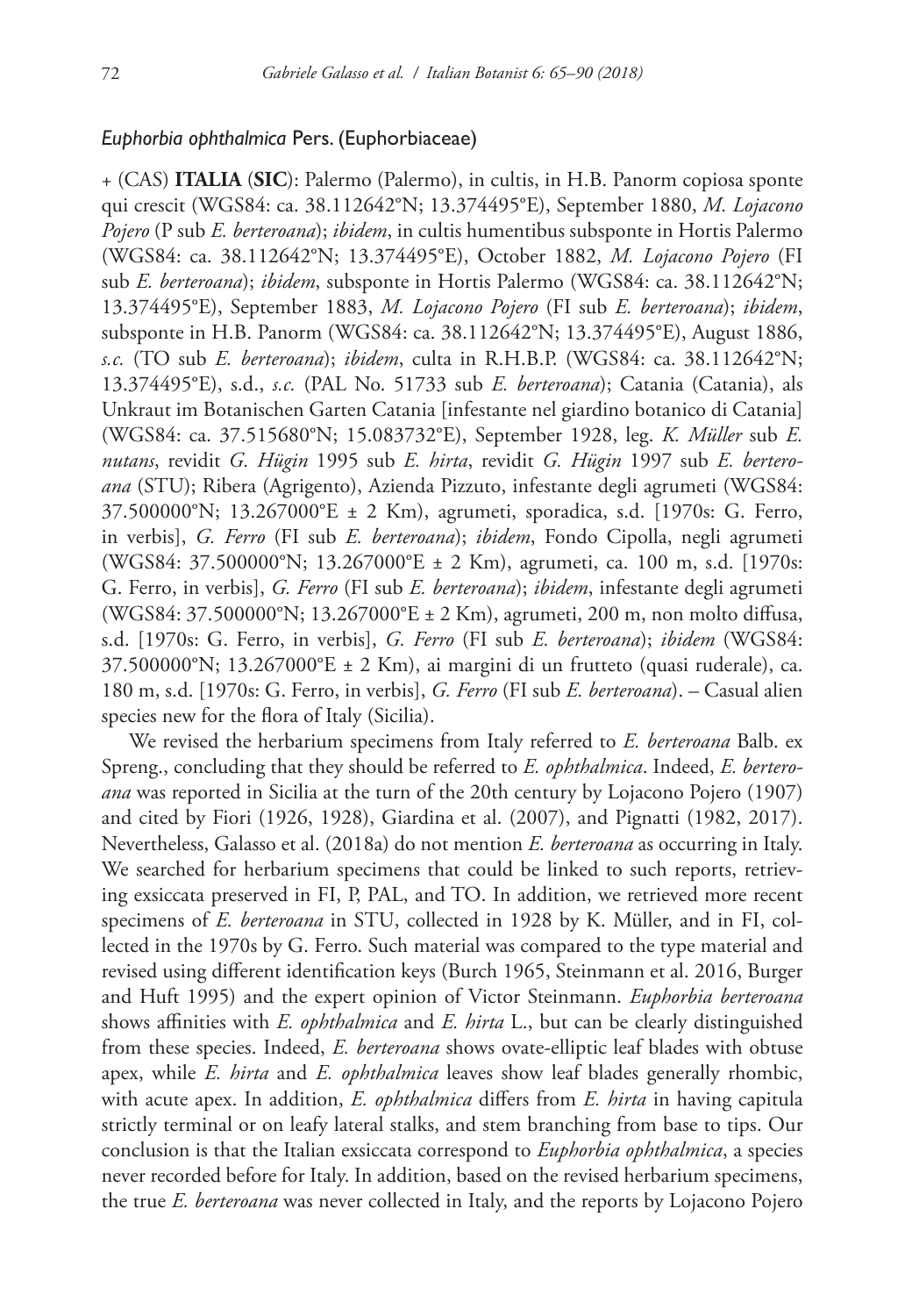(1907), Fiori (1926, 1928), Giardina et al. (2007), and Pignatti (1982, 2017) should be considered erroneous.

M. Mugnai, L. Di Nuzzo, L. Lazzaro, G. Ferretti

## *Euphorbia prostrata* Aiton (Euphorbiaceae)

+ (NAT) **SAR.** – Status change from casual to naturalized alien for the flora of Sardegna.

This is a species native to North America (Pignatti 2017), which behaves as invasive alien in Italy and casual in Sardegna (Galasso et al. 2018a). It was reported from various localities of southern Sardegna by Bocchieri et al. (1982) and Bocchieri (1984), and then confirmed by Arrigoni (2010). Later, Puddu et al. (2016) indicated it as a casual alien in Sardegna, while Camarda et al. (2016) reported it as naturalized. It is widespread in Gallura, Logudoro, Ogliastra, Sulcis-Iglesiente, Sarrabus-Gerrei and Campidano, from sea level to 1,050 m a.s.l., along roadsides and in fallow land, ruderal places, and gardens, mainly on sandy granitic soils.

G. Bacchetta, G. Calvia, L. Podda, A. Ruggero

# *Euphorbia thymifolia* L. (Euphorbiaceae)

– **ITALIA** (**LIG**, **TOS**, **LAZ**). – Alien species to be excluded from the flora of Italy (Liguria, Toscana, and Lazio).

To our knowledge, *Euphorbia thymifolia* was reported (sub *E. thymifolia* Burm.) for the first time for the flora of Italy in Toscana by Arcangeli (1894), and subsequently for Lazio and Toscana by Chiovenda (1895). This species was also tentatively recorded by Sommier (1898) for Valle d'Aosta. However, the same author stated that all his previous reports should be actually referred to *E. maculata* L. instead of *E. thymifolia* (Sommier 1903), as confirmed in Fiori (1901) for all Italian specimens and recently by Bovio (2014) for Valle d'Aosta. Notwithstanding, *E. thymifolia* was subsequently reported as a literature record (Viegi and Cela Renzoni 1981, Del Prete et al. 1991, Arrigoni and Viegi 2011), confirmed for Lazio and Toscana as a naturalized alien species and recorded as historical record for Liguria (Galasso et al. 2018a). We revised the specimens collected by Chiovenda (FI and RO) according to Steinmann et al. (2016) and Hügin (1998), and we attributed them to *E. maculata* (in agreement with Sommier 1903 and Fiori 1901). In addition, we revised herbarium specimens of *E. maculata* and *E. thymifolia* in FI, FIAF, PI, and RO, concluding that all these specimens correspond to *E. maculata*. Accordingly, *E. thymifolia* should be excluded from the Italian alien flora. These two species are similar, but clearly distinguishable by capsules scarcely exserted from the involucre at maturity in *E. thymifolia* vs., well exserted in *E. maculata*.

M. Mugnai, L. Di Nuzzo, L. Lazzaro, G. Ferretti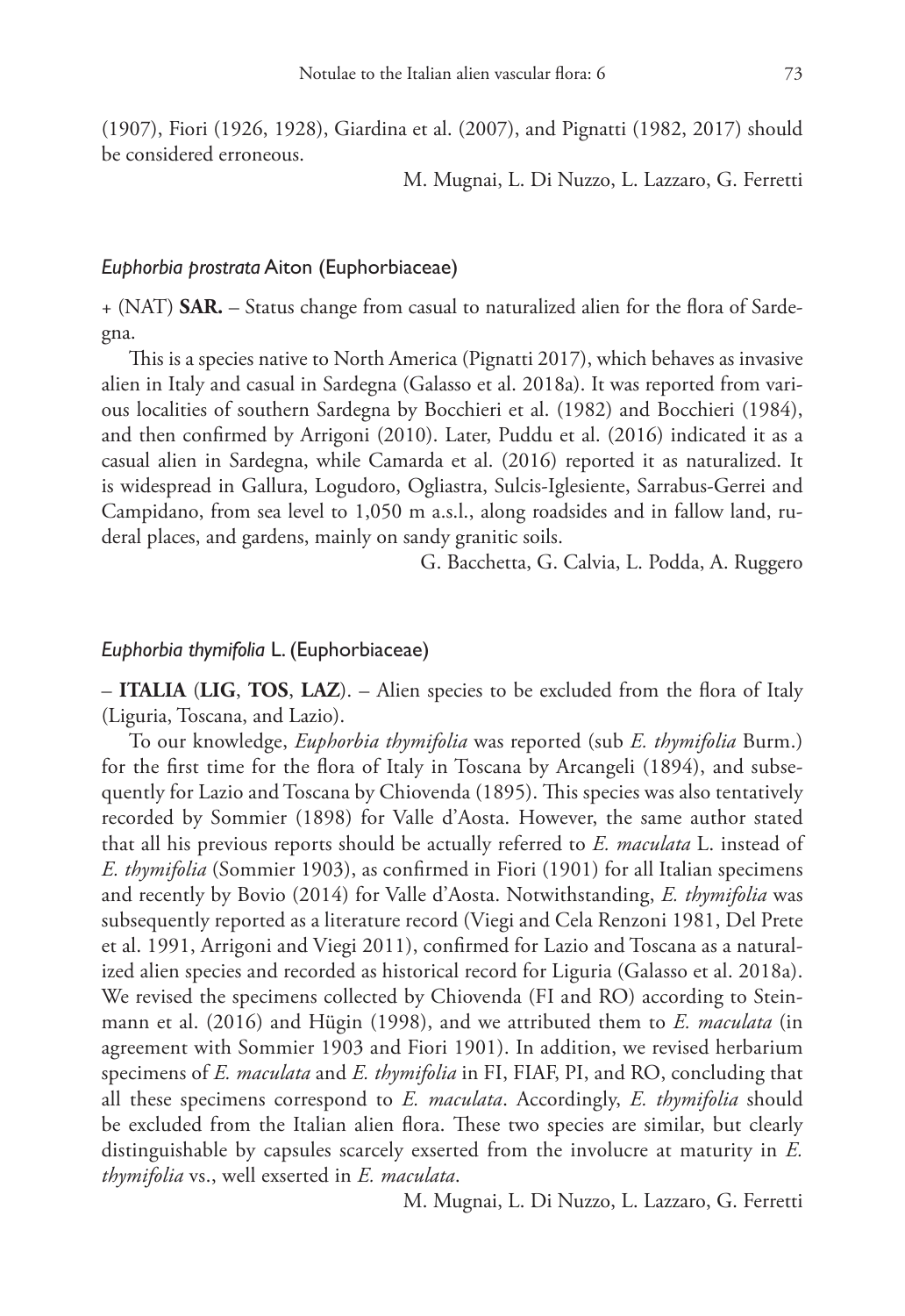## *Gamochaeta argyrinea* G.L.Nesom (Asteraceae)

+ (NAT) **SAR**: Arzachena (Sassari), Nuraghe La Prisgiona (WGS84: 41.025332°N; 9.214608°E), macchie, 130 m, 30 April 2012, *G. Calvia* (*Herb. Calvia, Berchidda*); *ibidem*, Tomba di Giganti Coddu 'Ecchju (WGS84: 41.030579°N; 9.212391°E), prati, incolti, 90 m, 30 April 2012, *G. Calvia* (*Herb. Calvia, Berchidda*); *ibidem*, loc. Capichera, dintorni della Tomba di Giganti Coddu 'Ecchju (WGS84: 41.030027°N; 9.212321°E), prati, incolti, cigli stradali, 85–90 m, 21 July 2018, *G. Calvia* (FI, CAG). – Naturalized alien species new for the flora of Sardegna.

*Gamochaeta argyrinea* is native to North America (Nesom 2006). According to Galasso et al. (2018a), it is a naturalized alien in Toscana. In Sardegna, it was found in the countryside of Arzachena, and collected in April 2012. It is known from at least five localities, but apparently expanding.

G. Calvia

# *Hesperocyparis arizonica* (Greene) Bartel (Cupressaceae)

+ (CAS) **LAZ**: Alatri (Frosinone) (WGS84: 41.742540°N; 13.327508°E), sotto e nei pressi di rimboschimenti a conifere, 570 m, 9 February 2018, *E. Fanfarillo* (FI, RO). – Casual alien species new for the flora of Lazio.

This northwestern American species, widely used for ornamental purposes and reforestations, is reported as casual for many Italian regions and as naturalized in Toscana (Galasso et al. 2018a). Many small individuals were observed near and under cultivated plants, colonizing the understory of a degraded conifer plantation.

E. Fanfarillo, D. Iamonico, M. Iberite, M. Latini, G. Nicolella

## *Hesperocyparis macrocarpa* (Hartw. ex Gordon) Bartel (Cupressaceae)

+ (NAT) **LAZ**: Alatri (Frosinone) (WGS84: 41.744605°N; 13.327046°E), sotto e nei pressi di rimboschimenti a conifere, 550 m, 9 February 2018, *E. Fanfarillo* (FI, RO). – Naturalized alien species new for the flora of Lazio.

So far, this species was reported as casual in Umbria and Sardegna (Galasso et al. 2018a). Many sexually reproductive individuals originated from cultivated plants, some of which are several metres tall. Although not previously observed, the size of the individuals and the occurrence of several fertile generations suggest that the population is self-sustaining. Thus, the species can be considered as naturalized in Lazio.

E. Fanfarillo, D. Iamonico, M. Iberite, M. Latini, G. Nicolella

+ (CAS) **MOL**: Petacciato (Campobasso), fraz. Marina di Petacciato (WGS84: 42.032463°N; 14.860958°E), margine di impianto di rimboschimento costiero,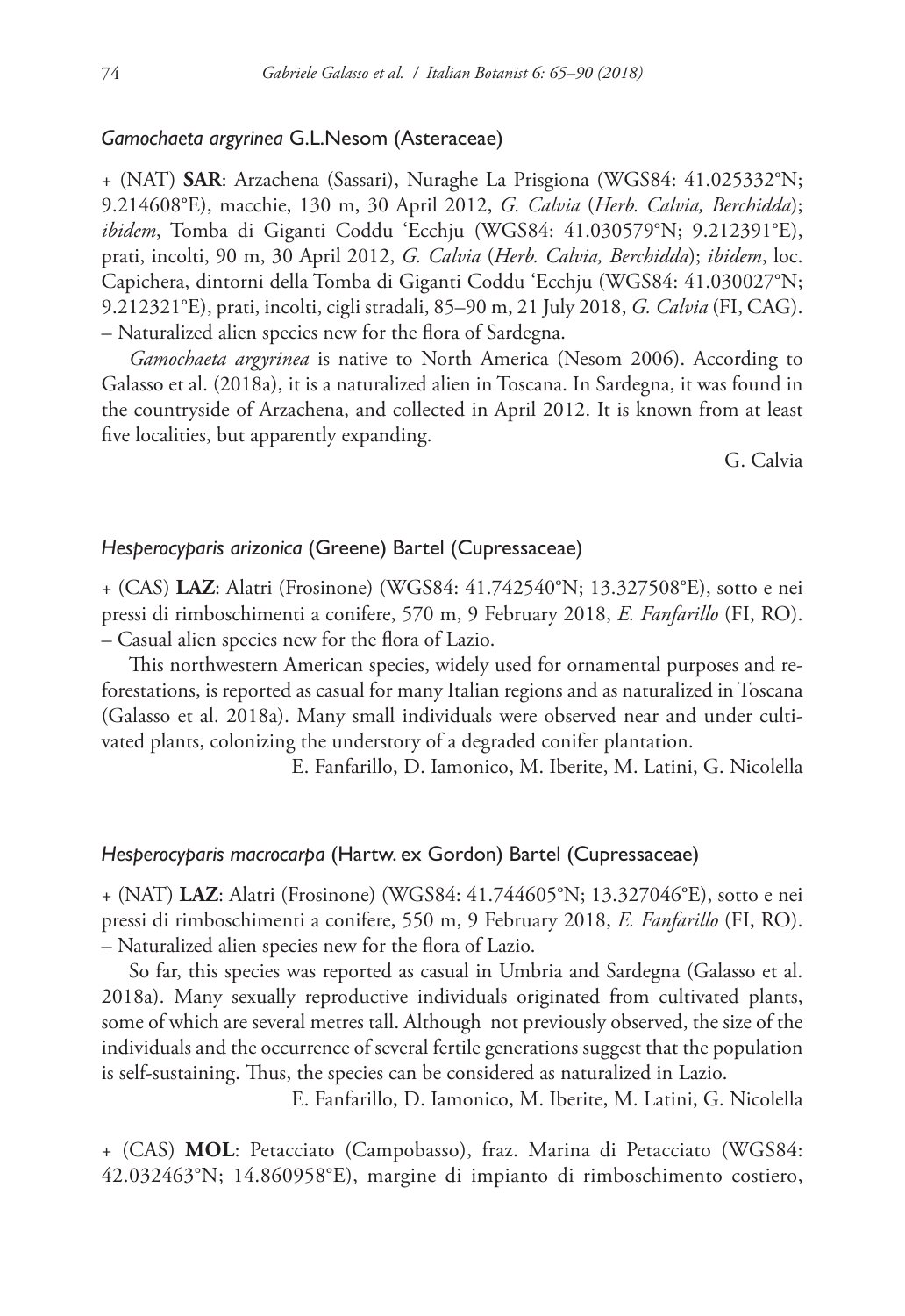ca. 3 m, 16 June 2018, *N. Olivieri* (FI). – Casual alien species new for the flora of Molise.

Some young individuals of the species grow on the edge of an artificial pine forest composed mainly of *Pinus halepensis* Mill. subsp. *halepensis* and *Pinus pinea* L., along with *Acacia saligna* (Labill.) H.L.Wendl., *Cupressus sempervirens* L., *Eucalyptus camaldulensis* Dehnh. subsp. *camaldulensis*, and *Hesperocyparis macrocarpa*. They are located on a sandy soil, in shady areas not far from the Adriatic coast. *Hesperocyparis macrocarpa* is an American species native to California, where it lives in two small areas southwest of the city of Monterey. The species was introduced in Italy in 1851 (Maniero 2015) and is planted especially in coastal areas as a windbreak.

N. Olivieri

#### *Heteranthera reniformis* Ruiz & Pav. (Pontederiaceae)

+ (CAS) **SAR**: Cabras (Oristano), nei pressi dello stagno di Cabras (WGS84: 39.96151°N; 8.51118°E), risaia, 6 m, 9 August 2017, leg. *V. Lozano, P. Capece, G. Brundu*, det. *G. Brundu* (FI, SS). – Casual alien species new for the flora of Sardegna.

*Heteranthera reniformis* is an annual or pluriannual submerged or floating plant, native to freshwater wetlands of North, Central, and South America (Hussner 2012). This species was introduced accidentally in Europe, probably with seeds of rice, and it is also widely cultivated as ornamental plant.

V. Lozano, P. Capece, G. Brundu

## *Lemna minuta* Kunth (Araceae)

+ (INV) **TOS**. – Status change from casual to invasive alien for the flora of Toscana.

*Lemna minuta* is native to temperate and subtropical areas of America (Banfi and Galasso 2010), and it is recorded as invasive or naturalized alien in almost all Italian Regions (Galasso et al. 2018a). In Toscana, this species was recorded for the first time in the Migliarino-San Rossore-Massaciuccoli Regional Park by Peruzzi and Savio (2011). Although these authors reported the species as casual alien, they suggested to carefully monitor it, hypothesizing an ongoing naturalization process. During field surveys in the same areas, we observed that this species is widely distributed. Moreover, in the meantime, *L. minuta* was recorded for several other sites in Toscana (Lastrucci et al. 2016, Carta et al. 2018). We noticed that *Lemna minuta* commonly shares the habitat with the native species *L. minor* L. and/or *L. gibba* L., generally behaving as a strong competitor. Considering the quick expansion and the severe competition with native species, we retain most appropriate the status of invasive alien in Toscana for *L. minuta*.

M. D'Antraccoli, F. Roma-Marzio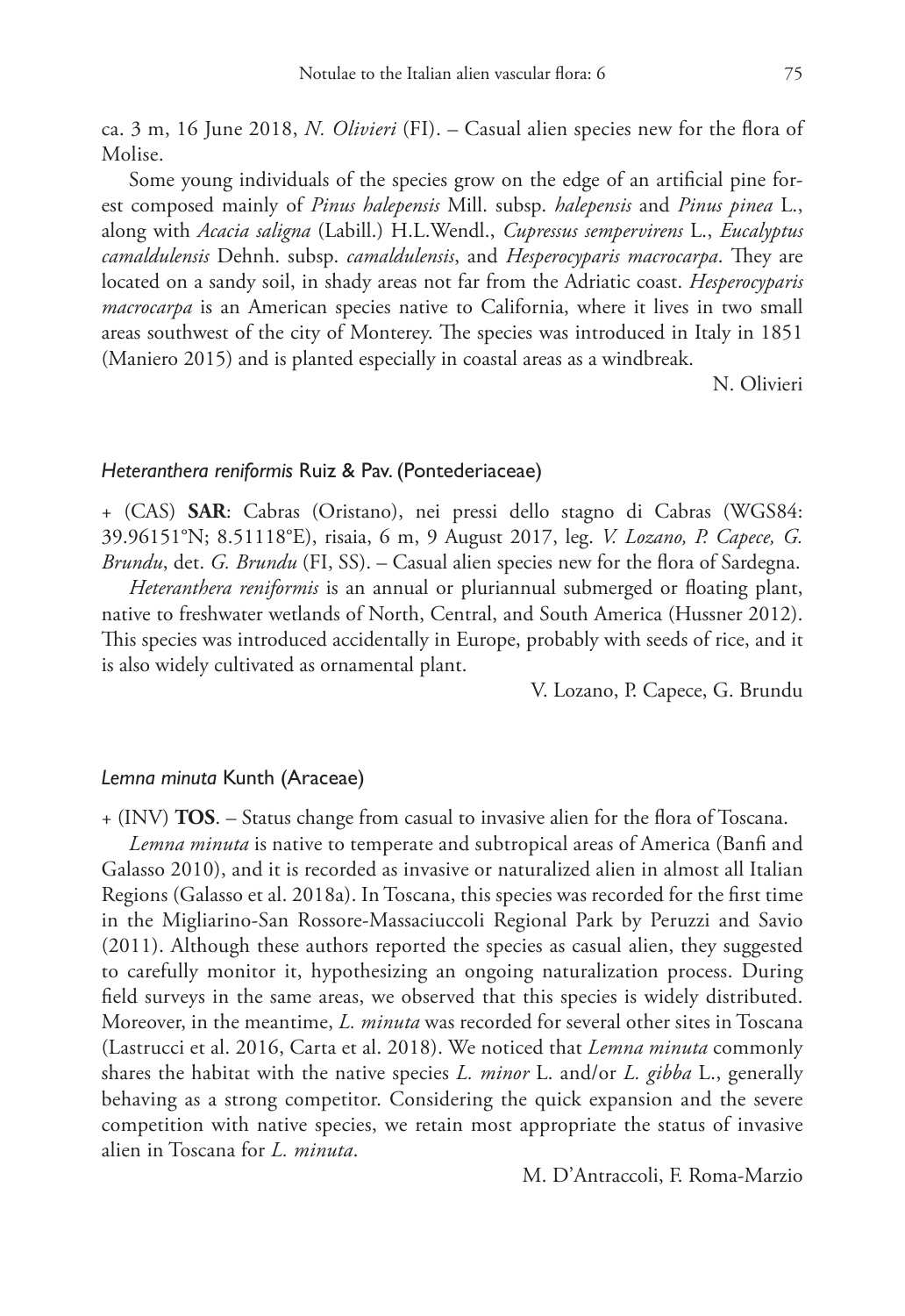## *Ligustrum sinense* Lour. (Oleaceae)

+ (CAS) **VDA**: Arnad (Aosta), fraz. Arnad le Vieux (WGS84: 45.645338°N; 7.720963°E), giovani individui naturalizzati nelle zone incolte e muretti a secco presso la sede comunale, 368 m, 15 October 2017, *M. Lonati, S. Ravetto Enri, M. Probo* (FI). – Casual alien species new for the flora of Valle d'Aosta.

Young individuals were observed in fallows and dry stone walls. They originated from seeds from plants cultivated in a neighbouring garden. This species should be monitored in this Region, since it shows a high invasion potential in the plain forests of the neighbouring Piemonte (Lonati et al. 2014, Vacchiano et al. 2016, Regione Piemonte 2018).

M. Lonati, S. Ravetto Enri, M. Probo

## *Lycium boerhaviifolium* L.f. (Solanaceae)

+ (NAT) **ITALIA** (**SAR**): Cagliari (Cagliari), pressi di Viale Buoncammino (WGS84: 39.221681°N; 9.115990°E), calcari miocenici, 91 m, 23 July 2018, *G. Bacchetta, P.L. Nimis, L. Podda* (FI, CAG). – Naturalized alien species new for the flora of Italy (Sardegna).

This species is native to South America (Levin et al. 2011). In the city of Cagliari, it behaves as a ruderal nitrophilous plant, which colonizes urban sites as walls or slopes, mainly on the Miocene sedimentary stones "Pietra Cantone" and "Pietra Forte". To our knowledge, this is the first report as a naturalized alien in Europe.

G. Bacchetta, A. Moro, P.L. Nimis, L. Podda

## *Nassella tenuissima* (Trin.) Barkworth (Poaceae)

+ (CAS) **VEN**: Bassano del Grappa (Vicenza), Via Passalacqua (WGS84: 45.771104°N; 11.742118°), bordo di marciapiede, 130 m, 21 May 2017, leg. *G. Busnardo*, det. *F. Prosser* (FI, ROV). – Casual alien species new for the flora of Veneto.

This species of South American origin is increasingly planted in southern Europe, where it shows a tendency to escape from cultivation (Verloove 2005). In Italy, this species was reported, as casual, only from Bolzano (Wilhalm et al. 2017). In Trentino-Alto Adige, it has recently been collected as escaped from cultivation also in the province of Trento (Villa Lagarina, at least 10 tufts born spontaneously in the area surrounding the roundabout - within which the species is cultivated - at the "Rovereto Sud" entrance of the motorway, 4 July 2018, *F. Prosser*, ROV). In Bassano, a few casual specimens have been noticed on the edge of a sidewalk, certainly deriving from a flowerbed a dozen meters away.

G. Busnardo, F. Prosser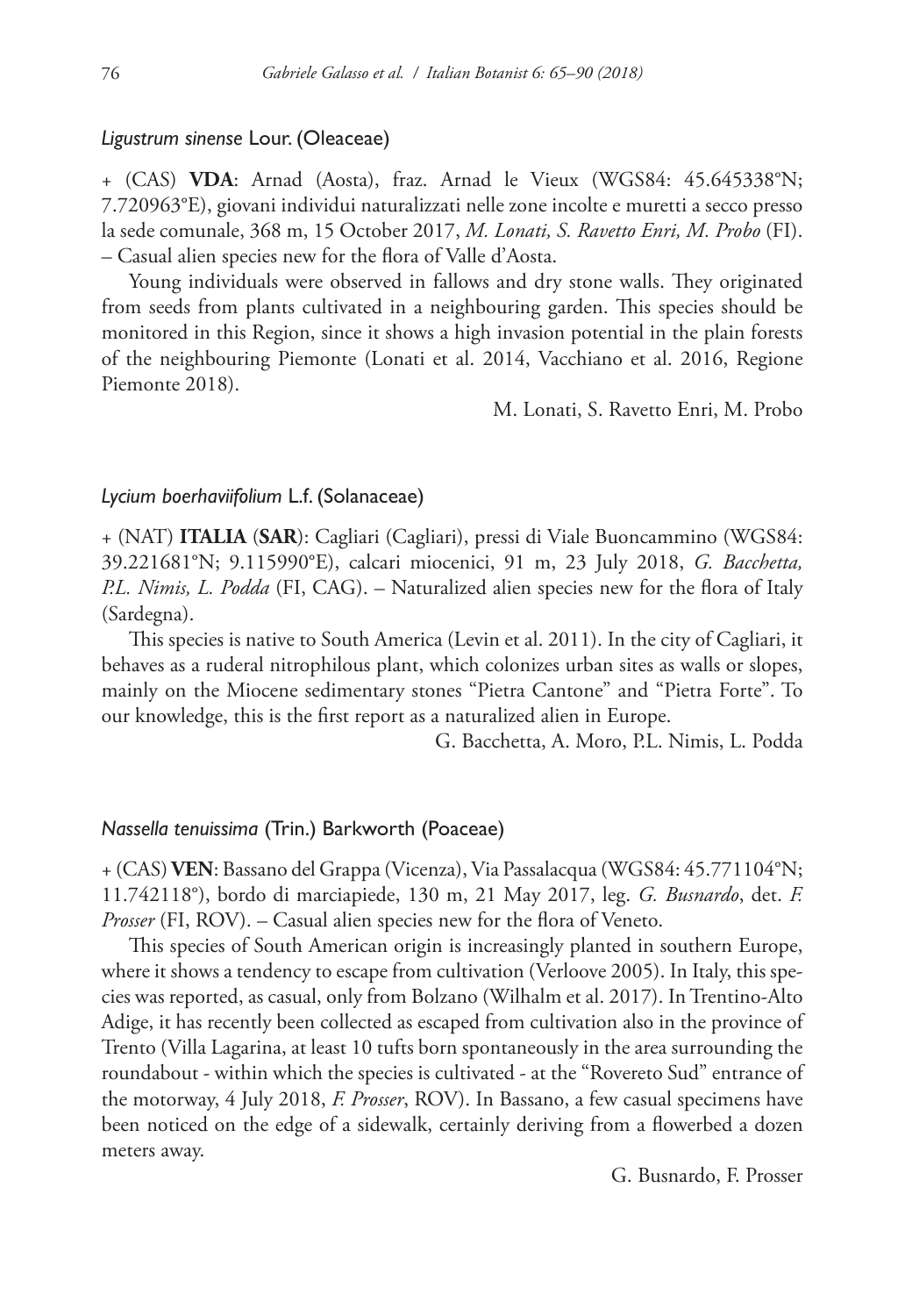## *Nothoscordum borbonicum* Kunth (Amaryllidaceae)

+ (NAT) **SAR**. – Status change from casual to naturalized alien for the flora of Sardegna.

For this Central American species, Ardenghi et al. (2011) proposed the status of casual alien in Sardegna. However, *N. borbonicum* seems actually naturalized, given its abundance in Cagliari and its suburbs, where it colonizes roadsides, fallow land, gardens, ruderal places, and even walls. It has been also found in Olbia (Sassari).

G. Bacchetta, G. Calvia, L. Podda

## *Oenothera lindheimeri* (Engelm. & A.Gray) W.L.Wagner & Hoch (Onagraceae)

+ (CAS) **TOS**: Capraia Isola (Livorno), Isola di Capraia, spontanea sotto il Castello del paese di Capraia Isola (WGS84: 43.048211°N; 9.844937°E), in una fessura tra le rocce, 52 m, 19 May 2018, *L. Lazzaro, M. Distefano* (FI). – Casual alien species new for the flora of Toscana.

*Oenothera lindheimeri* is a species native to southern North America (Louisiana and Texas), where it is widely cultivated as ornamental. In Italy, it was already recorded as a casual alien in Lombardia, Veneto, Campania, and Puglia (Galasso et al. 2018a). This species is widely cultivated in other sites in Toscana, mainly in urban flowerbeds. The material was identified according to Raven and Gregory (1972).

M. Mugnai, L. Di Nuzzo, L. Lazzaro, G. Ferretti

# *Osteospermum ecklonis* (DC.) Norl. (Asteraceae)

+ (CAS) **ABR**: Giulianova (Teramo), prato litoraneo presso giardino privato (WGS84: 42.750277°N; 13.973872°E), prato litoraneo, ca. 8 m, 12 July 2018, *N. Olivieri* (FI). – Casual alien species new for the flora of Abruzzo.

Some individuals of this species have developed in an arid coastal meadow occupied by psammophilous herbaceous vegetation dominated by *Cenchrus longispinus* (Hack.) Fernald, near a private garden. The site is located south of the harbour of Giulianova, not far from the beach. The plants have developed from seeds produced by individuals grown as ornamentals in a nearby garden.

N. Olivieri

#### *Paspalum distichum* L. (Poaceae)

+ (INV) **CAL**: Scalea (Cosenza), centro (WGS84: 39.815757°N; 15.787249°E), fessure della pavimentazione, 6 m, 20 August 2014, *A. Stinca* (PORUN); Roccabernarda (Crotone), Valle Niffi (WGS84: 39.107406°N; 16.873521°E), torrente,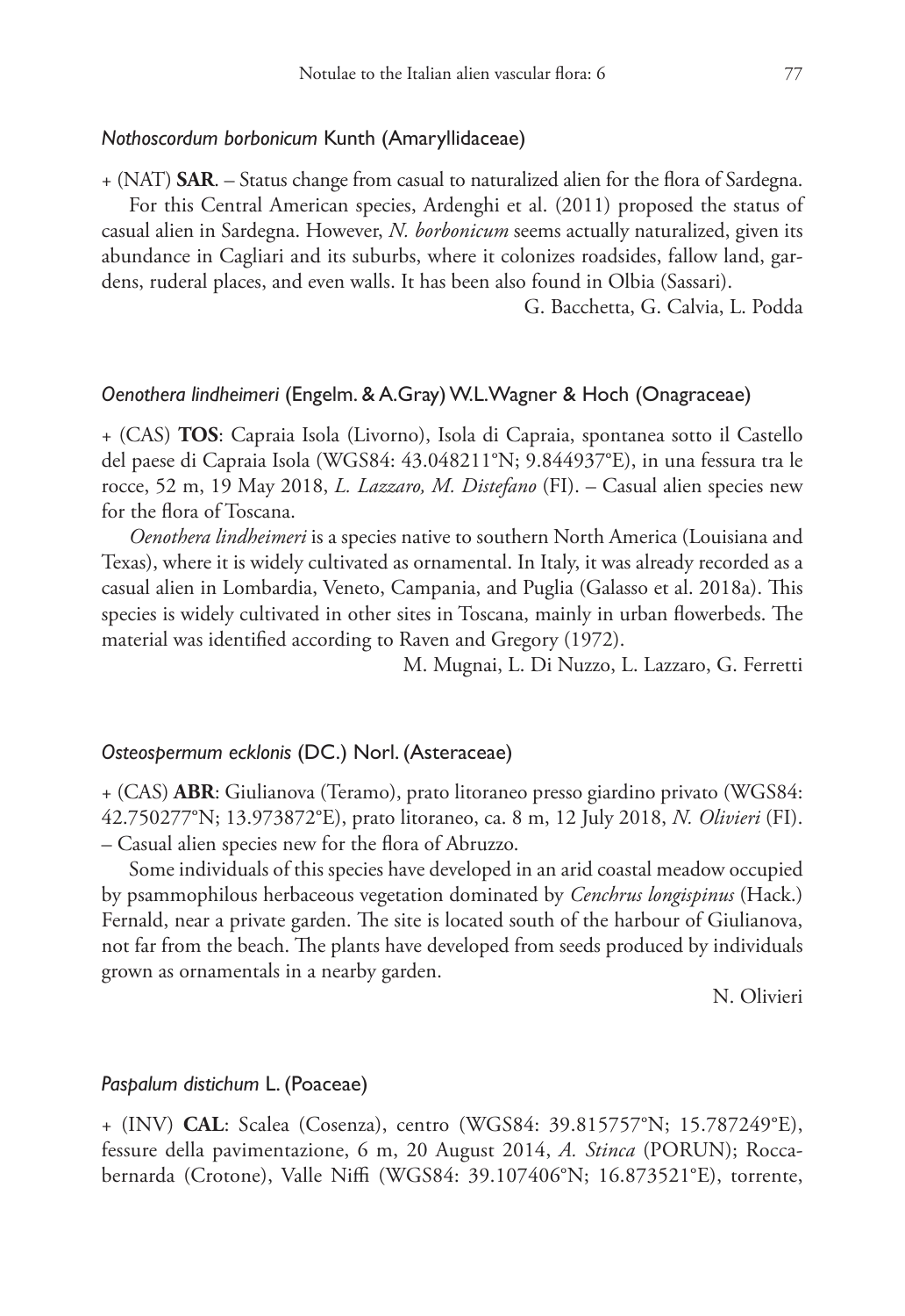122 m, 26 July 2018, *A. Stinca* (PORUN); *ibidem*, lungo il Fiume Tacina in corrispondenza di loc. Filicetto (WGS84: 39.116179°N; 16.860654°E), argine fluviale, 102 m, 26 July 2018, *A. Stinca* (PORUN); Calopezzati (Cosenza), foce del Torrene Calamitti (WGS84: 39.561422°N; 16.833549°E), argine fluviale, 1 m, 17 August 2018, *A. Stinca* (PORUN); Corigliano-Rossano (Cosenza), fraz. Rossano, tra la foce del Fiume Trionto e la loc. Faro Trionto (WGS84: 39.621369°N; 16.754349°E), terreno fangoso, 4 m, 17 August 2018, *A. Stinca* (PORUN); Cropalati (Cosenza), lungo il Fiume Trionto (WGS84: 39.510398°N; 16.732697°E), argine fluviale, 160 m, 18 August 2018, *A. Stinca* (PORUN); Paludi (Cosenza), loc. V.ne S. Martino (WGS84: 39.539589°N; 16.688078°E), torrente, 220 m, 19 August 2018, *A. Stinca* (PORUN); Strongoli (Crotone), loc. C. Serra Piani (WGS84: 39.264594°N; 17.019728°E), terreno fangoso, 138 m, 22 August 2018, *A. Stinca* (PORUN); Roggiano Gravina (Cosenza), Lago dell'Esaro (WGS84: 39.638220°N; 16.160279°E), sponde, 135 m, 23 August 2018, *L. Peruzzi* (PI No. 011541); Castelsilano (Crotone), Fiume Lese (WGS84: 39.216942°N; 16.865315°E), argine fluviale, 101 m, 8 October 2018, *A. Stinca* (PORUN); Caccuri (Crotone), Fiume Lese (WGS84: 39.231899°N; 16.850924°E), argine fluviale, 125 m, 9 October 2018, *A. Stinca* (PORUN); *ibidem*, Torrente Lepre (WGS84: 39.217925°N; 16.836326°E), argine fluviale, 133 m, 11 October 2018, *A. Stinca* (PORUN); Casabona (Crotone), lungo la Fiumara Vitravo (WGS84: 39.254953°N; 16.905314°E), argine fluviale, 140 m, 12 October 2018, *A. Stinca* (PORUN). – Status change from naturalized to invasive alien for the flora of Calabria.

*Paspalum distichum* is recorded for all Italian regions, with the exception of Valle d'Aosta and Trentino-Alto Adige (Galasso et al. 2018a). The latter authors reported this species as naturalized in Calabria. However, we found large populations of this neophyte mostly along the banks of several rivers, streams, and lakeshores of the provinces of Crotone, Catanzaro, and Cosenza, forming belts of 1 to 60 m. In addition to the places indicated in the samples, we have observed a large population also along the Crocchio River (Cropani, Catanzaro province, WGS84: 38.916399°N; 16.826309°E). Accordingly, this species should be considered invasive in Calabria.

A. Stinca, F. Bartolucci, L. Peruzzi

## *Pontederia cordata* L. (Pontederiaceae)

+ (NAT) **LAZ**: Sabaudia (Latina), loc. Bella Farnia, Strada Litoranea (WGS84: 41.367494°N; 12.978081°E), fosso, 110 m, 25 June 2013, *M. Iberite* (FI, RO). – Naturalized alien species new for the flora of Lazio.

This is the first record of this taxon for peninsular Italy. Galasso et al. (2018a) report it as a naturalized alien for Lombardia and Veneto, and Montanari et al. (2015) recorded its occurrence in Emilia-Romagna. The population, still present in 2018, covers an extension of about 5 m<sup>2</sup>; flowering was observed, but the plants probably reproduce only vegetatively. *Pontederia cordata* is recognized since many years to be a potentially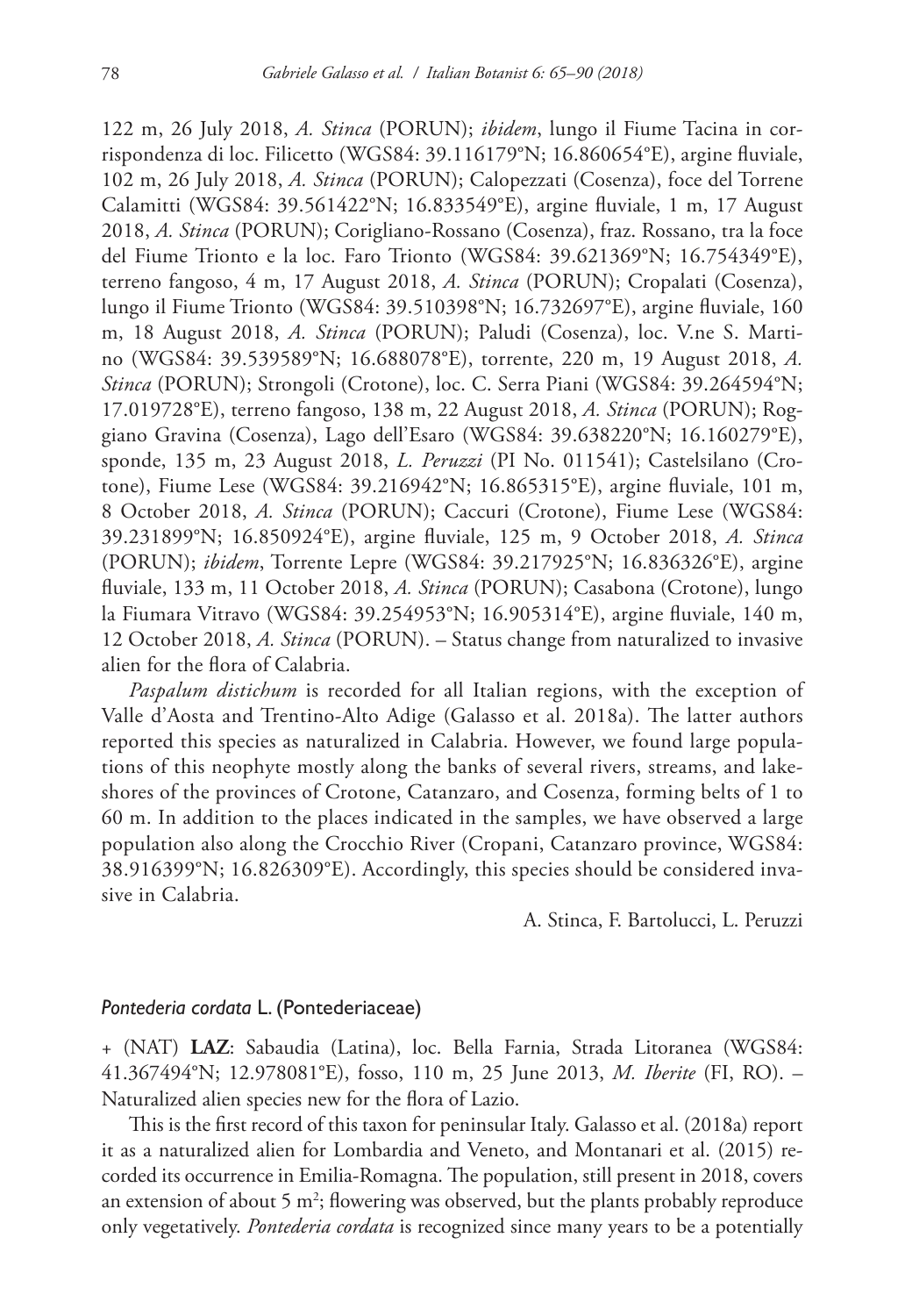invasive species in Europe, namely because of its clonal growth ability (Weber and Gut 2004). This calls a careful monitoring.

E. Fanfarillo, D. Iamonico, M. Iberite, M. Latini, G. Nicolella

## *Romulea rosea* (L.) Eckl. (Iridaceae)

+ (NAT) **SAR**: Cardedu (Nuoro), Monte Ferru (WGS84: 39.743000°N; 9.624400°E ± 100 m), prato con modesta ritenuta idrica invernale, 540 m, SE, piante concentrate nel prato, con una buona densità; individui sparsi sono presenti fino a un centinaio di metri di distanza, sconfinando nella rada macchia mediterranea, 23 March 2017, *G. Mereu* (MSNM); *ibidem*, propaggine nord-orientale del Monte Ferru, versante E (WGS84: 39.743000°N; 9.624400°E ± 100 m), prato e bordo della macchia mediterranea, 540 m, SE, 15 April 2018, *G. Mereu* (FI). – Naturalized alien species confirmed for the flora of Sardegna.

The presence of this species was considered doubtful for Sardegna and for Italy in Galasso et al. (2018a). It appears to be naturalized since a long time in the indicated area. Evidence suggests that the plants were already present in 1992, when the site was subjected to human intervention following the creation of the "Cantiere forestale di Monte Ferru". Considering that there are no other reports for Italy and that the population reported for France has been identified as *Romulea arnaudii* Moret (Moret at al. 2000), this naturalized population is the only one currently documented in Italy and Europe.

G. Mereu

## *Rudbeckia triloba* L. (Asteraceae)

+ (CAS) **TOS**: San Marcello Piteglio (Pistoia), fraz. Maresca, tra le loc. Case Bizzarri e Case Alte (WGS84: 44.053978°N; 10.857800°E), scarpata erbosa al margine della strada, 866 m, 10 November 2017, *G. Ferretti, F. Ferraro* (FI). – Casual alien species new for the flora of Toscana.

*Rudbeckia triloba* is an alien species from North America, recorded in Italy for Valle d'Aosta, Piemonte, Lombardia, Trentino-Alto Adige, and Veneto (Galasso et al. 2018a). It is used as ornamental and the recorded plants may have originated from a private garden. The plants were identified according to Ardenghi and Galasso (2013) and Maslo and Šarić (2018).

M. Mugnai, L. Di Nuzzo, L. Lazzaro, G. Ferretti

# *Salvia hispanica* L. (Lamiaceae)

+ (CAS) **LAZ**: Bracciano (Roma), Vigna di Valle, Centro Sportivo dell'Aeronautica Militare presso l'Aeroporto di Vigna di Valle (WGS84: 42.084050°N; 12.222806°E),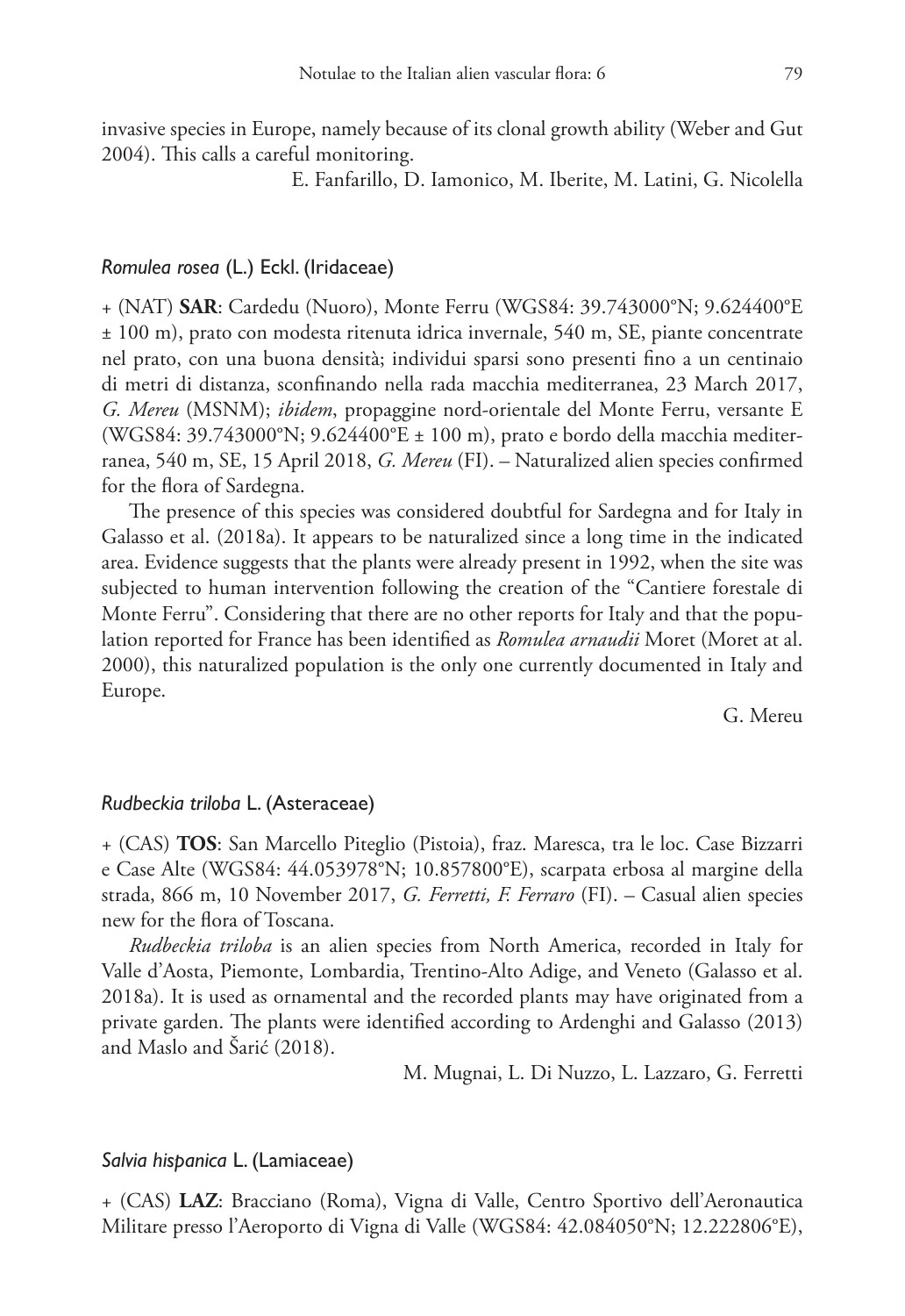riva del lago, 157 m, 29 October 2017, leg. *S. Buono*, det. *S. Magrini* (FI). – Casual alien species new for the flora of Lazio.

*Salvia hispanica*, commonly known as 'chia', is a species native to central and southern Mexico and Guatemala (Cahill 2003). This species is increasingly cultivated in Europe for human food, as its seeds are a rich source of omega-3 and other nutraceuticals (Muñoz et al. 2013). The first record of its occurrence as a casual alien in Italy, from Marche, is very recent (Ballelli 2015). Galasso et al. (2018a) recorded this species also for Lombardia, Trentino-Alto Adige, Emilia-Romagna, and Sicilia. A single individual was observed on sandy soil near Lake Bracciano, together with other alien species, such as *Amorpha fruticosa* L., *Datura stramonium* L., *Pavonia hastata* Cav. (Galasso et al. 2017), and *Physalis peruviana* L. (Galasso et al. 2018b). The plant regularly develops flowers and fruits.

S. Buono, S. Magrini

## *Sesbania punicea* (Cav.) Benth. (Fabaceae)

+ (NAT) **SAR.** – Status change from casual to naturalized alien for the flora of Sardegna.

*Sesbania punicea*, native to South America (Erb 1980), is now widespread in many countries as an ornamental plant, becoming locally invasive. Its first report from Sardegna was by Camarda (1998). After a few years, Brundu et al. (2003) and Camarda et al. (2004) indicated it as naturalized in the island. Later, several authors confirmed the same status (e.g., Podda et al. 2011, Camarda et al. 2016, Puddu et al. 2016), but finally Bacchetta and Podda in Galasso et al. (2018a) reported it as a casual alien. Recently, a new locality on sandy substrata was observed, near the dam along Rio Leni (Villacidro), where about 100 shrubs colonize a slope.

G. Bacchetta, G. Brundu, L. Podda

# *Setaria italica* (L.) P.Beauv. subsp. *pycnocoma* (Steud.) de Wet (Poaceae)

+ (CAS) **MAR**: Acqualagna (Pesaro e Urbino), fraz. Furlo, loc. Abbazia di San Vincenzo al Furlo (WGS84: 43.636404°N; 12.692410°E), scarpata stradale, 185 m, 28 July 2018, *G. Mei* (FI, ANC, *Herb. G. Mei*). – Casual alien subspecies new for the flora of Marche.

The presence of *Setaria italica* subsp. *pycnocoma* was not yet reported for Marche (Galasso et al. 2018a). This species has been found in an area previously subjected to weeding of the road margins. Most of the population occurs only along road margins, while a few plants have been observed in the nearby abandoned fields. In Italy, this plant colonizes only strongly anthropized areas (Bossard et al. 2000), such as urban suburbs, abandoned railway tracks, road margins, flowerbeds and, less frequently, recently abandoned fields (Banfi and Galasso 2010, Celesti-Grapow et al. 2009).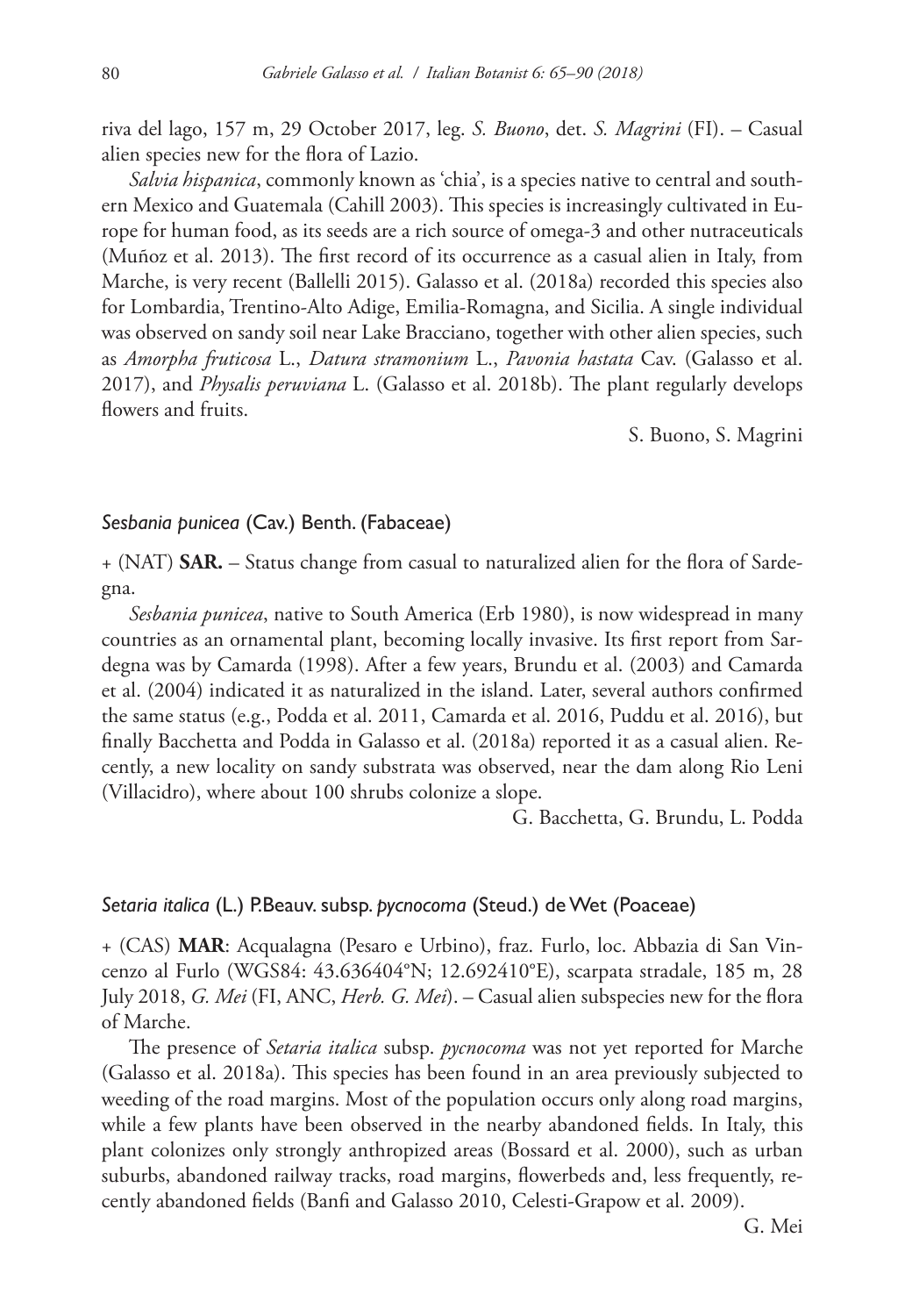## *Sicyos angulatus* L. (Cucurbitaceae)

+ (INV) **LAZ**: Morolo (Frosinone), argini e sponde del Fiume Sacco in loc. Ponte di Morolo (WGS84: 41.652513°N; 13.218388°E), argini e sponde fluviali, 150 m, 8 September 2018, *E. Fanfarillo* (RO); Supino (Frosinone), argini e sponde del Fiume Sacco in loc. Ponte di Supino (WGS84: 41.638706°N; 13.253182°E), argini e sponde fluviali, 147 m, 8 September 2018, *E. Fanfarillo* (RO); Patrica (Frosinone), sponde del Fiume Sacco in loc. Tomacella (WGS84: 41.608884°N; 13.290797°E), sponde fluviali, 139 m, 8 September 2018, *E. Fanfarillo* (RO). – Status change from casual to invasive alien for the flora of Lazio.

This species was first recorded in Lazio in 2002 along the Sacco River in Morolo (Frosinone), where its presence was defined "quite rare" (Salerno et al. 2006). After resurveying the same locality and adjacent ones in 2018, this taxon appeared widespread along the river, forming dense populations both on the ground and on trees on a surface of about 2 km<sup>2</sup>, and sparsely invading the roadsides. Further down the river, two new sites of occurrence were found at a distance of 4 and 10 km.

E. Fanfarillo, G. Nicolella

## *Styphnolobium japonicum* (L.) Schott (Fabaceae)

+ (CAS) **ABR**: Teramo (Teramo), margine di parcheggio presso la Circonvallazione Ragusa (WGS84: 42.660794°N; 13.703624°E), margine, ca. 265 m, 21 June 2018, *N. Olivieri* (FI). – Casual alien species new for the flora of Abruzzo.

The species is present with some young individuals in a narrow belt of uncultivated land at the edge of a car park set in an internal courtyard, between the buildings, located behind the church of Sant'Agostino. These young plants, which may exceed the height of 1 m, originated from the seeds produced by a large individual growing on one side of the parking lot. *Styphnolobium japonicum* is a tree native to East Asia, which was introduced in Italy in 1799 (Maniero 2015).

N. Olivieri

# *Symphyotrichum squamatum* (Spreng.) G.L.Nesom (Asteraceae)

+ (INV) **CAL**: Roggiano Gravina (Cosenza), Lago dell'Esaro (WGS84: 39.638220°N; 16.160279°E), sponde, 135 m, 23 August 2018, *L. Peruzzi* (PI No. 011540). – Status change from naturalized to invasive alien for the flora of Calabria.

*Symphyotrichum squamatum* is recorded for all Italian regions, with the exception of Valle d'Aosta (Galasso et al. 2018a). The latter authors reported this species as naturalized in Calabria but, given the extent of occurrence and density observed at the lakeshore, it is better considered as an invasive alien: a narrow belt of *S. squamatum* surrounded a large *Paspalum distichum* L. population in slightly drier areas, all around the lake.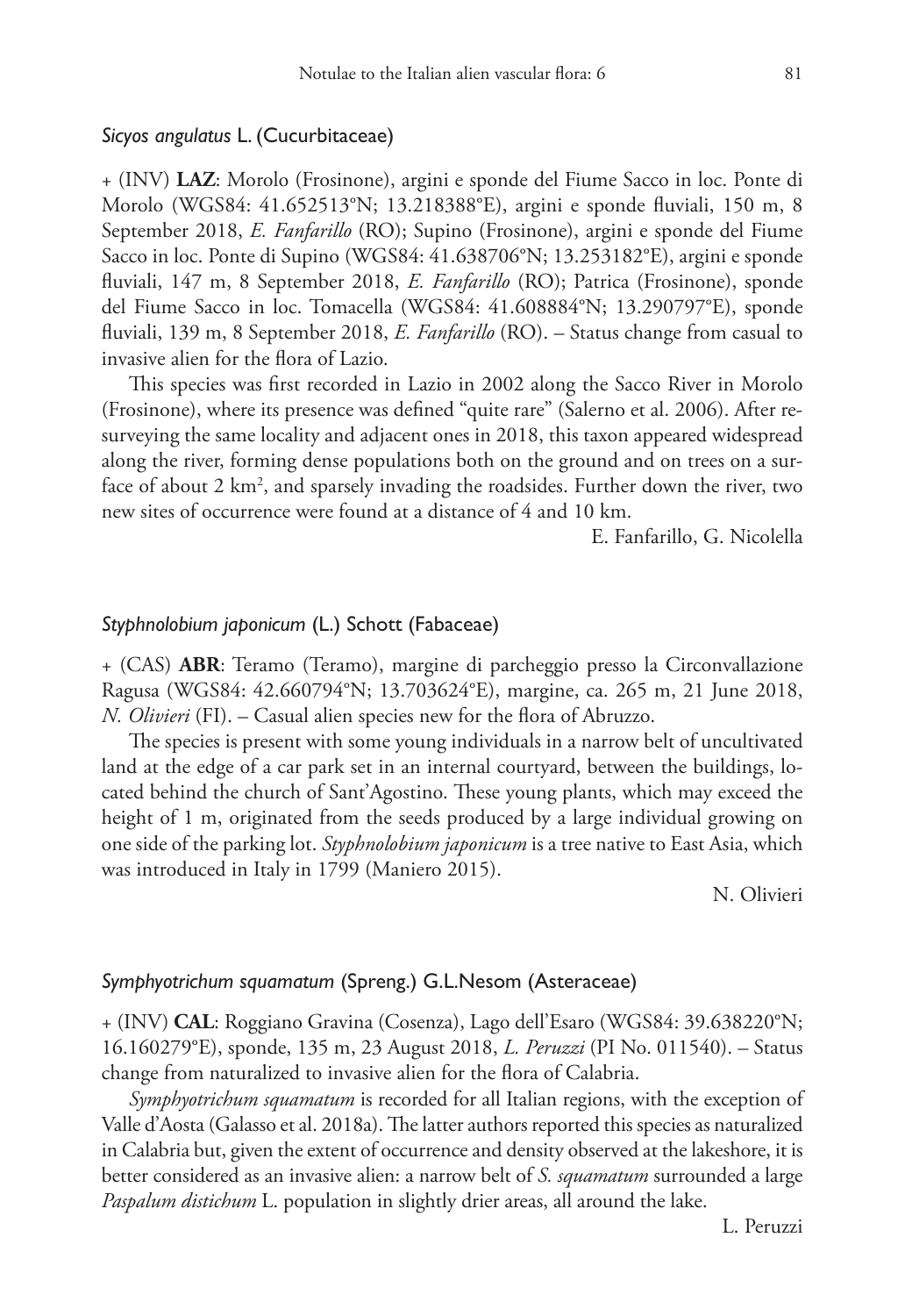## *Tradescantia pallida* (Rose) D.R.Hunt (Commelinaceae)

+ (CAS) **SIC**: Misilmeri (Palermo), Via Palmerino (WGS84: 38.035184°N; 13.455890°E), bordi di marciapiedi, 11 June 2018, *F. Scafidi* (FI). – Casual alien species new for the flora of Sicilia.

Some young individuals of this species were found along the edges of a sidewalk; they probably originated from seeds produced by cultivated plants in private flowerbeds. This species was likely introduced in Italy for ornamental purposes, and it was so far known as casual alien for Lazio, Calabria, and Sardegna (Galasso et al. 2018a).

F. Scafidi, G. Domina

## Nomenclature and distribution updates from other literature sources

Nomenclature, status, and distribution updates according to Fiori (1902), Leigheb and Cameron-Curry (1999), Zohary and Hopf (2000), Orlandi and Arduini (2010), Levin et al. (2011), Alessandrini et al. (2012), Bona (2015), Montanari et al. (2015), Ardenghi and Polani (2016), Korotkova et al. (2017), Scafidi and Raimondo (2017, 2018), Selvi et al. (2017), Arrigoni (2018), Belyaeva et al. (2018), Brock et al. (2018), Carta et al. (2018), Galasso (2018), Gallo et al. (2018), Gargano (2018), Mayoral et al. (2018), Mosyakin et al. (2018), Motti et al. (2018), Nemati et al. (2018), Nesom (2018), Pellegrini (2018), Pellegrini et al. (2018), Pignatti (2018), Särkinen et al. (2018), Siadati et al. (2018), Sukhorukov et al. (2018), Truzzi (2018), Turland et al. (2018), and corrections to Bartolucci et al. (2018) and Galasso et al. (2018a) are provided in Supplementary material 1.

G. Galasso, F. Bartolucci

## **Acknowledgements**

We gratefully acknowledge colleagues who provided distribution, nomenclatural and taxonomic suggestions: Enrico Banfi, Alessandro Guiggi, Villiam Morelli, and Robert P. Wagensommer.

## **References**

- Alessandrini A, Fontanesi G, Galasso G, Morelli V, Sturloni S (2012) Integrazioni alla flora del Reggiano con alcune novità per la flora dell'Emilia-Romagna. Informatore Botanico Italiano 44(suppl. 1): 7–12.
- Arcangeli G (1894) Compendio della Flora Italiana, Ed. 2. Loescher, Torino, Roma.
- Ardenghi NMG, Galasso G (2013) Notulae 166–167. In: Galasso G, Banfi E (Eds) Notulae ad plantas advenas longobardiae spectantes: 3 (141–208). Pagine Botaniche 36(2012): 29–31.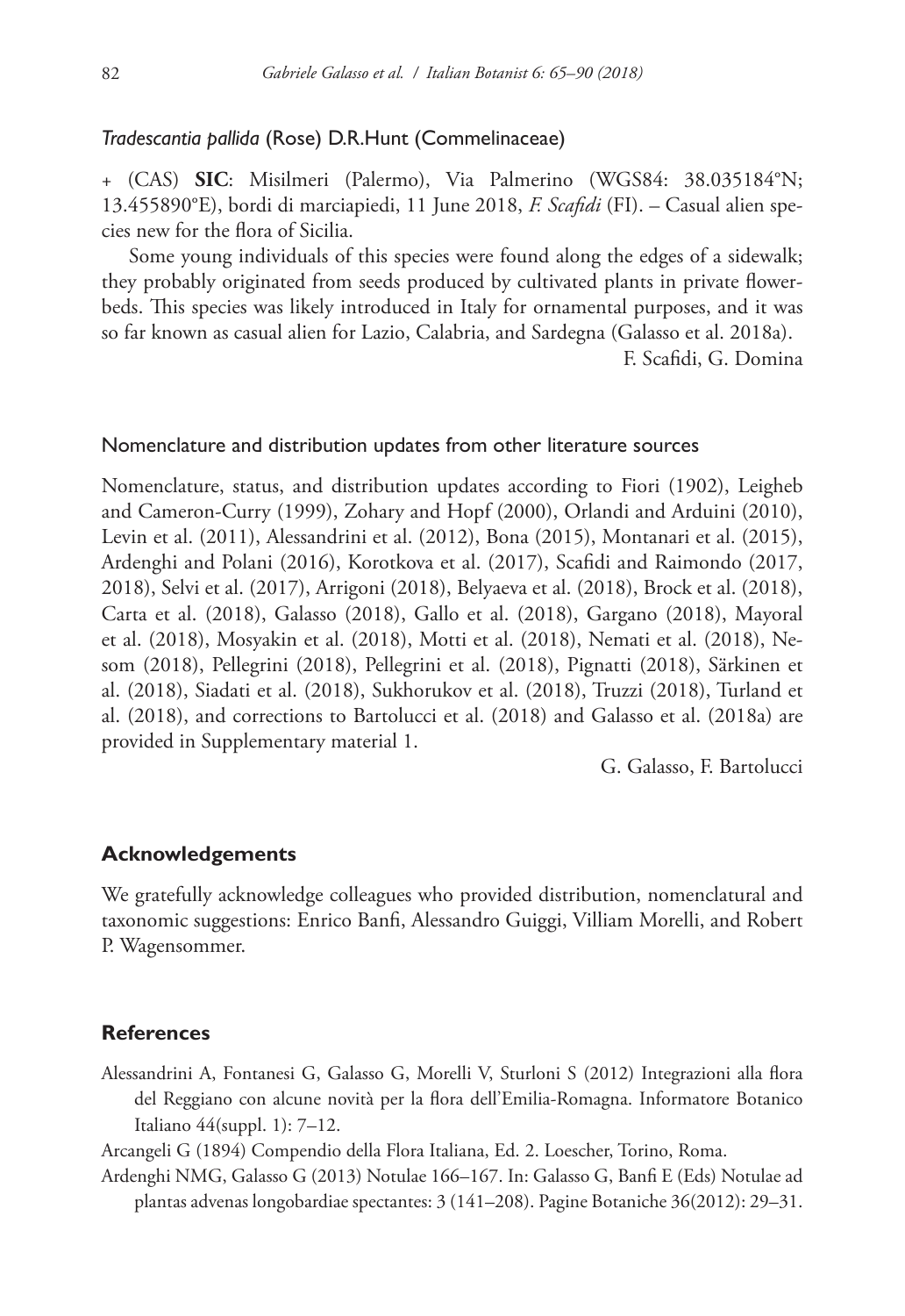- Ardenghi NMG, Mossini S (2014) *Cardamine flexuosa* subsp. *debilis* O.E.Schulz. In: Raab-Straube E von, Raus T (Eds) Euro+Med-Checklist Notulae, 3. Willdenowia 44(2): 287– 299.<https://doi.org/10.3372/wi.44.44211>
- Ardenghi NMG, Parolo G, Di Gregorio B (2011) Notulae: 57–60. In: Barberis G, Nepi C, Peccenini S, Peruzzi L (Eds) Notulae alla flora esotica d'Italia: 4 (54–89). Informatore Botanico Italiano 43(1): 57–60.
- Ardenghi NMG, Polani F (2016) La flora della provincia di Pavia (Lombardia, Italia settentrionale). 1. L'Oltrepò Pavese. Natural History Sciences 3(2): 51–79. [https://doi.org/10.4081/](https://doi.org/10.4081/nhs.2016.269) [nhs.2016.269](https://doi.org/10.4081/nhs.2016.269)
- Arrigoni PV (2010) Flora dell'Isola di Sardegna, Vol. 3. Carlo Delfino Editore, Sassari.
- Arrigoni PV (2018) Flora analitica della Toscana, Vol. 4. Edizioni Polistampa, Firenze.
- Arrigoni PV, Viegi L (2011) La flora vascolare esotica spontaneizzata della Toscana. Regione Toscana, Direzione generale Politiche territoriali, ambientali e per la mobilità, Settore Tutela e valorizzazione delle risorse ambientali, Firenze.
- Bacchetta G, Mayoral O, Podda L (2009) Catálogo de la flora exótica de la isla de Cerdeña (Italia). Flora Montiberica 41: 35–61.
- Ballelli S (2015) Notula: 286. In: Galasso G, Nepi C, Domina G, Peruzzi L (Eds) Notulae alla flora esotica d'Italia: 12 (244–287). Informatore Botanico Italiano 47(1): 89.
- Banfi E, Galasso G (Eds) (2010) La flora esotica lombarda. Museo di Storia Naturale di Milano, Milano, 274 pp. [+ CD-Rom]
- Banfi E, Galasso G (2014) Notula: 216. In: Barberis G, Nepi C, Peccenini S, Peruzzi L (Eds) Notulae alla flora esotica d'Italia: 17 (2027–2070). Informatore Botanico Italiano 46(1): 85.
- Bartolucci F, Peruzzi L, Galasso G, Albano A, Alessandrini A, Ardenghi NMG, Astuti G, Bacchetta G, Ballelli S, Banfi E, Barberis G, Bernardo L, Bouvet D, Bovio M, Cecchi L, Di Pietro R, Domina G, Fascetti S, Fenu G, Festi F, Foggi B, Gallo L, Gottschlich G, Gubellini L, Iamonico D, Iberite M, Jiménez-Mejías P, Lattanzi E, Marchetti D, Martinetto E, Masin RR, Medagli P, Passalacqua NG, Peccenini S, Pennesi R, Pierini B, Poldini L, Prosser F, Raimondo FM, Roma-Marzio F, Rosati L, Santangelo A, Scoppola A, Scortegagna S, Selvaggi A, Selvi F, Soldano A, Stinca A, Wagensommer RP, Wilhalm T, Conti F (2018) An updated checklist of the vascular flora native to Italy. Plant Biosystems 152(2): 179–303. <https://doi.org/10.1080/11263504.2017.1419996>
- Belyaeva IV, Epantchintseva OV, Govaerts RHA, McGinn K, Hunnex J, Kuzovkina YA (2018) The application of scientific names to plants in cultivation: *Salix vitellina* L. and related taxa (Salicaceae). Skvortsovia 4(2): 42–70.
- Bocchieri E (1984) Contributo alle conoscenze floristiche del territorio di Pula (Sardegna meridionale): la fascia costiera dal Rio Santa Margherita al Capo di Pula. Rendiconti del Seminario della Facoltà di Scienze dell'Università di Cagliari 54(1): 143–177.
- Bocchieri E, Mulas B, Poledrini A (1982) Segnalazioni floristiche italiane: 151–156. Informatore Botanico Italiano 14(2–3): 283–284.
- Bona E (Ed.) (2015) Flora esotica del fiume Oglio e dei suoi principali affluenti a nord del Sebino. Tipografia Brenese, Breno, Brescia.
- Bönsel D, Ottich I (2005) Über neue Funde des Kurzfrüchtigen Weidenröschens (*Epilobium brachycarpum*) in Frankfurt am Main. Botanik und Naturschutz in Hessen 18: 43−54.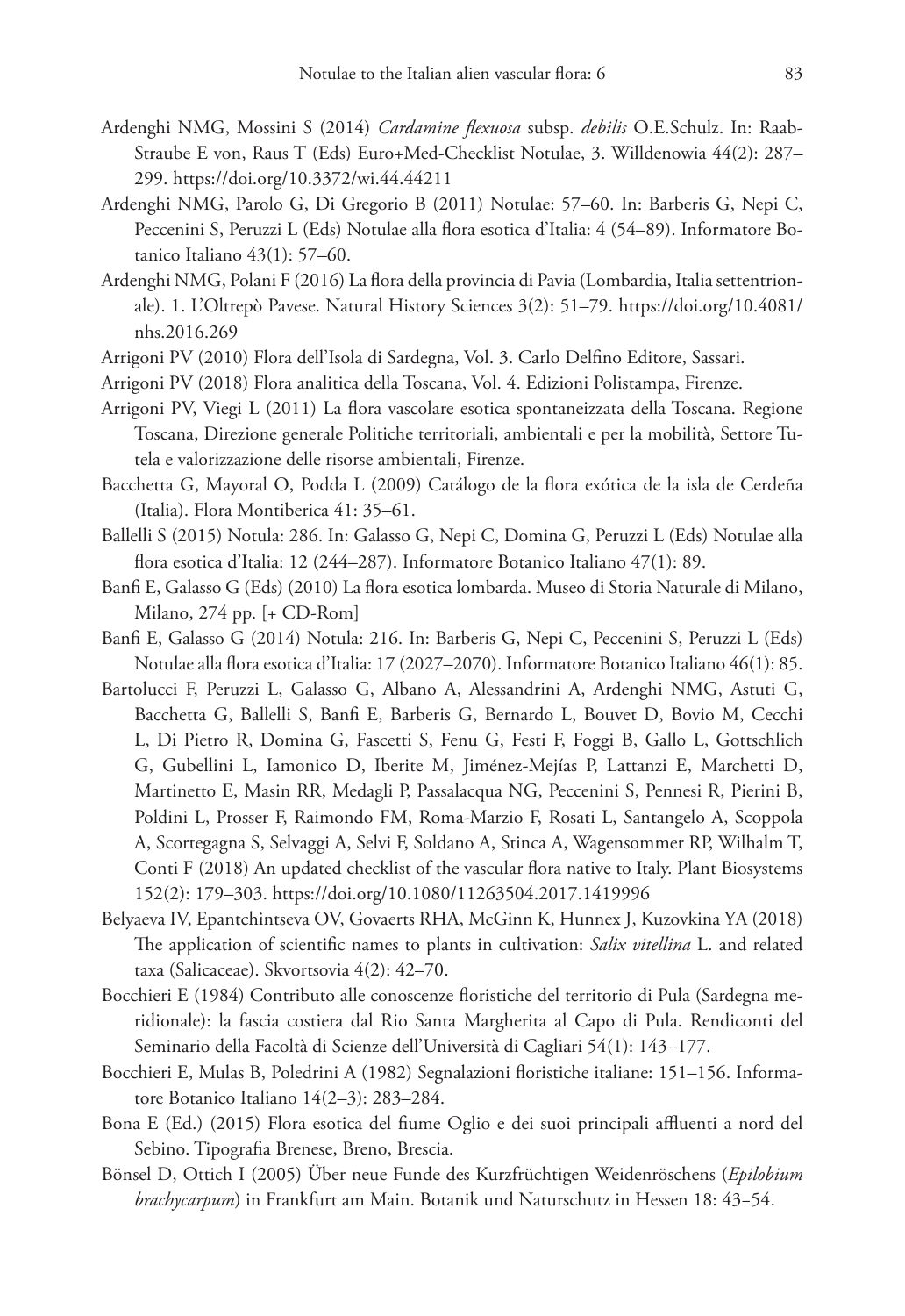- Bossard M, Feranec J, Otahel J (2000) CORINE Land Cover technical guide Addendum 2000. Technical report No 40. European Enviroment Agency, Copenhagen. [http://www.](http://www.geography.sav.sk/documents/2000-feranec-corine.pdf) [geography.sav.sk/documents/2000-feranec-corine.pdf](http://www.geography.sav.sk/documents/2000-feranec-corine.pdf) [accessed 01.07.2018]
- Bovio M (2014) Flora vascolare della Valle d'Aosta. Testolin Editore, Sarre, Aosta.
- Brock JR, Dönmez AA, Beilstein MA, Olsen KM (2018) Phylogenetics of *Camelina* Crantz. (Brassicaceae) and insights on the origin of gold-of-pleasure (*Camelina sativa*). Molecular Phylogenetics and Evolution 127: 834–842.<https://doi.org/10.1016/j.ympev.2018.06.031>
- Brundu G, Camarda I, Satta V (2003) A methodological approach for mapping alien plants in Sardinia (Italy). In: Child LE, Brock JH, Brundu G, Prach K, Pyšek P, Wade M, Williamson M (Eds) Plant invasions: ecological threats and management solutions. Backhuys Publishers, Leiden, 41–62.
- Buono V, Manni QG, Barone R, Campagna P, Civita F, Mauri ES, Pasquali G, Rignanese L, Stone AM, Sturloni S, Taneburgo G (2017) Rassegna di segnalazioni notevoli riguardanti la Puglia comparse nel forum Acta Plantarum. ActaPlantarum Notes 5: 61−67.
- Burch DG (1965) A taxonomic revision of the genus *Chamaesyce* (Euphorbiaceae) in the Caribbean. Dissertation, University of Florida. <https://doi.org/10.5962/bhl.title.37694>
- Burger W, Huft M (1995) Flora costaricensis: Family #113 Euphorbiaceae. Fieldiana, Botany, nuova serie 36: 1–169.
- Cahill JP (2003) Ethnobotany of chia, *Salvia hispanica* L. (Lamiaceae). Economic Botany 57(4): 604–618. [https://doi.org/10.1663/0013-0001\(2003\)057\[0604:EOCSHL\]2.0.CO;2](https://doi.org/10.1663/0013-0001(2003)057%5B0604:EOCSHL%5D2.0.CO;2)
- Camarda I (1998) Considerazioni su alcune specie di antica e recente introduzione in Sardegna e loro dinamica di diffusione. Biocosme Mésogéen 15(1): 89–108.
- Camarda I, Brundu G, Carta L, Manca M, Satta V (2004) Invasive alien plants in the National Parks of Sardinia. In: Camarda I, Manfredo MJ, Mulas F, Teel TL (Eds) Global challenges of parks and protected area management. Proceedings of the 9th ISSRM. Carlo Delfino Editore, Sassari, 111–123.
- Camarda I, Cossu TA, Carta L, Brunu A, Brundu G (2016) An updated inventory of the nonnative flora of Sardinia (Italy). Plant Biosystems 150(5): 1106–1118. [https://doi.org/10.1](https://doi.org/10.1080/11263504.2015.1115438) [080/11263504.2015.1115438](https://doi.org/10.1080/11263504.2015.1115438)
- Camperio C, Fiori A (1910) 1231. *Cyperus iria* L. var. *acutiglumis* Fiori. In: Fiori A, Béguinot A (Eds) Schedae ad floram italicam exsiccatam. Series II. Centuriae XIII-XIV. Nuovo Giornale Botanico Italiano, nuova serie 17(4): 582.
- Carta A, Forbicioni L, Frangini G, Pierini B, Peruzzi L (2018) An updated inventory of the vascular flora of Elba Island (Tuscan Archipelago, Italy). Italian Botanist 6: 1–22. [https://](https://doi.org/10.3897/italianbotanist.6.26568) [doi.org/10.3897/italianbotanist.6.26568](https://doi.org/10.3897/italianbotanist.6.26568)
- Celesti-Grapow L, Pretto F, Brundu G, Carli E, Blasi C (Eds) (2009) A thematic contribution to the National Biodiversity Strategy. Plant invasion in Italy, an overview. Ministry for the Environment Land and Sea Protection, Nature Protection Directorate, Rome, 32 pp. [+CD-Rom]
- Centre for Plant Biodiversity Research (CPBR) (2006) EUCLID. Eucalypts of Australia. Third Edition (DVD-Rom). CSIRO Publishing, Collingwood.
- Chiovenda E (1895) Delle Euforbie della sezione *Anisophyllum* appartenenti alla flora italiana. Bullettino della Società Botanica Italiana 1895: 61–66.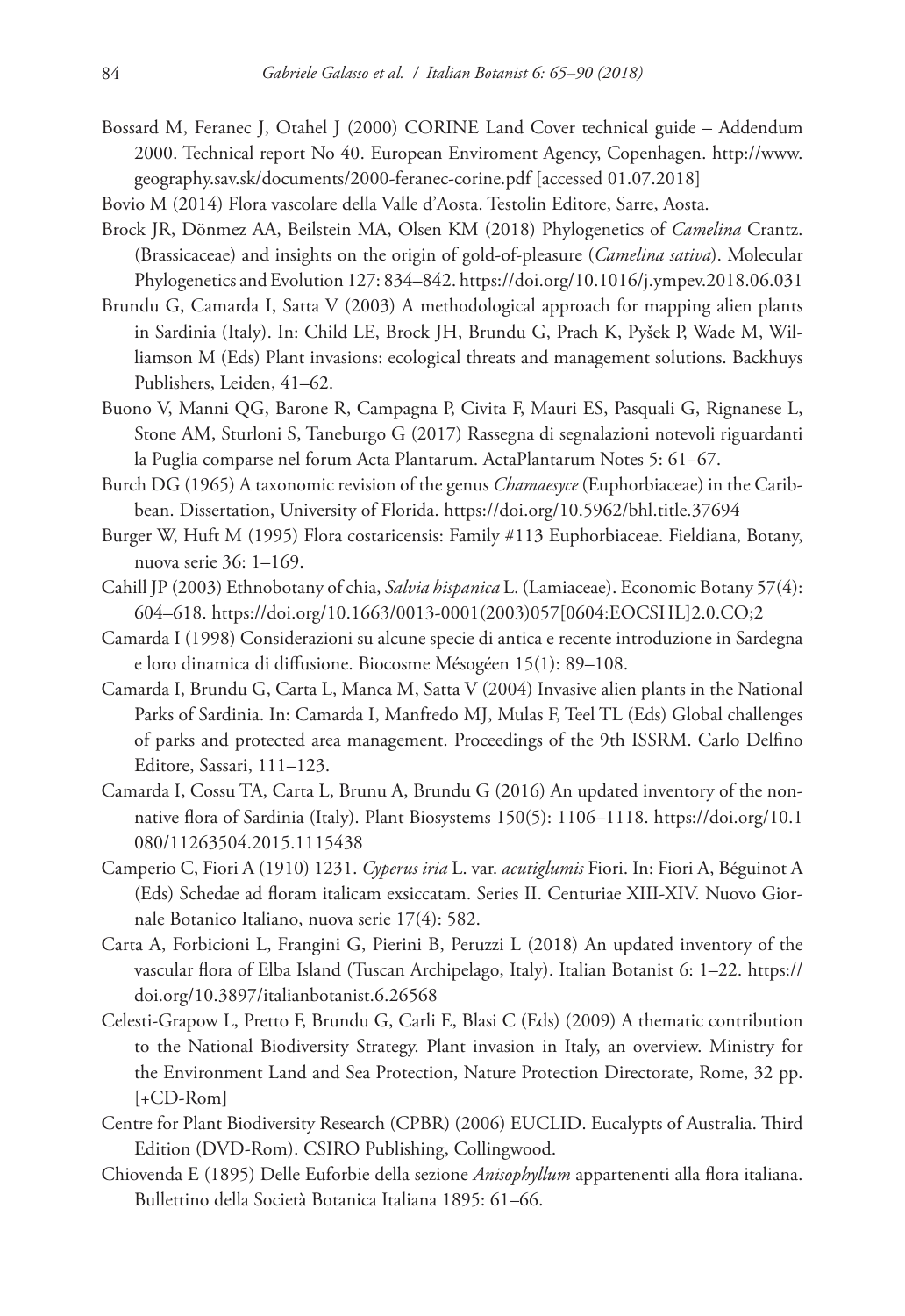- Del Prete C, Balderi F, Garbari F (1991) Geobotanical research on Mount Pisano (Tuscany, Italy): 8. A preliminary checklist of the vascular flora. Atti della Società Toscana di Scienze Naturali, Memorie, Serie B 97(1990): 121–192.
- Erb HE (1980) The natural enemies and distribution of *Sesbania punicea* (Cav.) Benth. in Argentina. In: Neser S, Cairns ALP (Eds) Proceedings of the third National Weeds Conference of South Africa. A.A. Balkema, Cape Town, 205–210.
- Farjon A (2017) A handbook of the world's conifers. Second, revised edition. Brill, Leiden, Boston.
- Fiori A (1901) Euphorbiaceae. In: Fiori A, Béguinot A (Eds) Flora analitica d'Italia, Vol. 2(2). Tipografia del Seminario, Padova, 272–292.
- Fiori A (1902) Asclepiadaceae. In: Fiori A, Béguinot A (Eds) Flora analitica d'Italia, Vol. 2(3). Tipografia del Seminario, Padova, 344–347.
- Fiori A (1926) Nuova flora analitica d'Italia, Vol. 2(2). Tipografia M. Ricci, Firenze, 161–320.
- Fiori A (1928) Nuova flora analitica d'Italia, Vol. 2(6). Tipografia M. Ricci, Firenze, 801–944.
- Galasso G (2018) Notulae redazionali 388–397. In: Galasso G, Banfi E (Eds) Notulae ad plantas advenas Longobardiae spectantes: 7 (365–397). Pagine Botaniche 40(2017): 46–50.
- Galasso G, Conti F, Peruzzi L, Ardenghi NMG, Banfi E, Celesti-Grapow L, Albano A, Alessandrini A, Bacchetta G, Ballelli S, Bandini Mazzanti M, Barberis G, Bernardo L, Blasi C, Bouvet D, Bovio M, Cecchi L, Del Guacchio E, Domina G, Fascetti S, Gallo L, Gubellini L, Guiggi A, Iamonico D, Iberite M, Jiménez-Mejías P, Lattanzi E, Marchetti D, Martinetto E, Masin RR, Medagli P, Passalacqua NG, Peccenini S, Pennesi R, Pierini B, Podda L, Poldini L, Prosser F, Raimondo FM, Roma-Marzio F, Rosati L, Santangelo A, Scoppola A, Scortegagna S, Selvaggi A, Selvi F, Soldano A, Stinca A, Wagensommer RP, Wilhalm T, Bartolucci F (2018a) An updated checklist of the vascular flora alien to Italy. Plant Biosystems 152(3): 556–592.<https://doi.org/10.1080/11263504.2018.1441197>
- Galasso G, Domina G, Adorni M, Ardenghi NMG, Banfi E, Bedini G, Bertolli A, Brundu G, Calbi M, Cecchi L, Cibei C, D'Antraccoli M, De Bastiani A, Faggi G, Ghillani L, Iberite M, Latini M, Lazzeri V, Liguori P, Marhold K, Masin R, Mauri S, Mereu G, Nicolella G, Olivieri N, Peccenini S, Perrino EV, Peruzzi L, Petraglia A, Pierini B, Prosser F, Roma-Marzio F, Romani R, Sammartino F, Selvaggi A, Signorile G, Stinca A, Verloove F, Nepi C (2016a) Notulae to the Italian alien vascular flora: 1. Italian Botanist 1: 17–37. [https://doi.](https://doi.org/10.3897/italianbotanist.1.8777) [org/10.3897/italianbotanist.1.8777](https://doi.org/10.3897/italianbotanist.1.8777)
- Galasso G, Domina G, Adorni M, Ardenghi NMG, Bonari G, Buono S, Cancellieri L, Chianese G, Ferretti G, Fiaschi T, Forte L, Guarino R, Labadessa R, Lastrucci L, Lazzaro L, Magrini S, Minuto L, Mossini S, Olivieri N, Scoppola A, Stinca A, Turcato C, Nepi C (2018b) Notulae to the Italian alien vascular flora: 5. Italian Botanist 5: 45–56. [https://doi.](https://doi.org/10.3897/italianbotanist.5.25910) [org/10.3897/italianbotanist.5.25910](https://doi.org/10.3897/italianbotanist.5.25910)
- Galasso G, Domina G, Ardenghi NMG, Arrigoni P, Banfi E, Bartolucci F, Bonari G, Buccomino G, Ciaschetti G, Conti F, Coppi A, Di Cecco V, Di Martino L, Guiggi A, Lastrucci L, Leporatti ML, López Tirado J, Maiorca G, Mossini S, Olivieri N, Pennesi R, Romiti B, Scoppola A, Soldano A, Stinca A, Verloove F, Villa M, Nepi C (2016b) Notulae to the Italian alien vascular flora: 2. Italian Botanist 2: 55–71. [https://doi.org/10.3897/italian](https://doi.org/10.3897/italianbotanist.2.11144)[botanist.2.11144](https://doi.org/10.3897/italianbotanist.2.11144)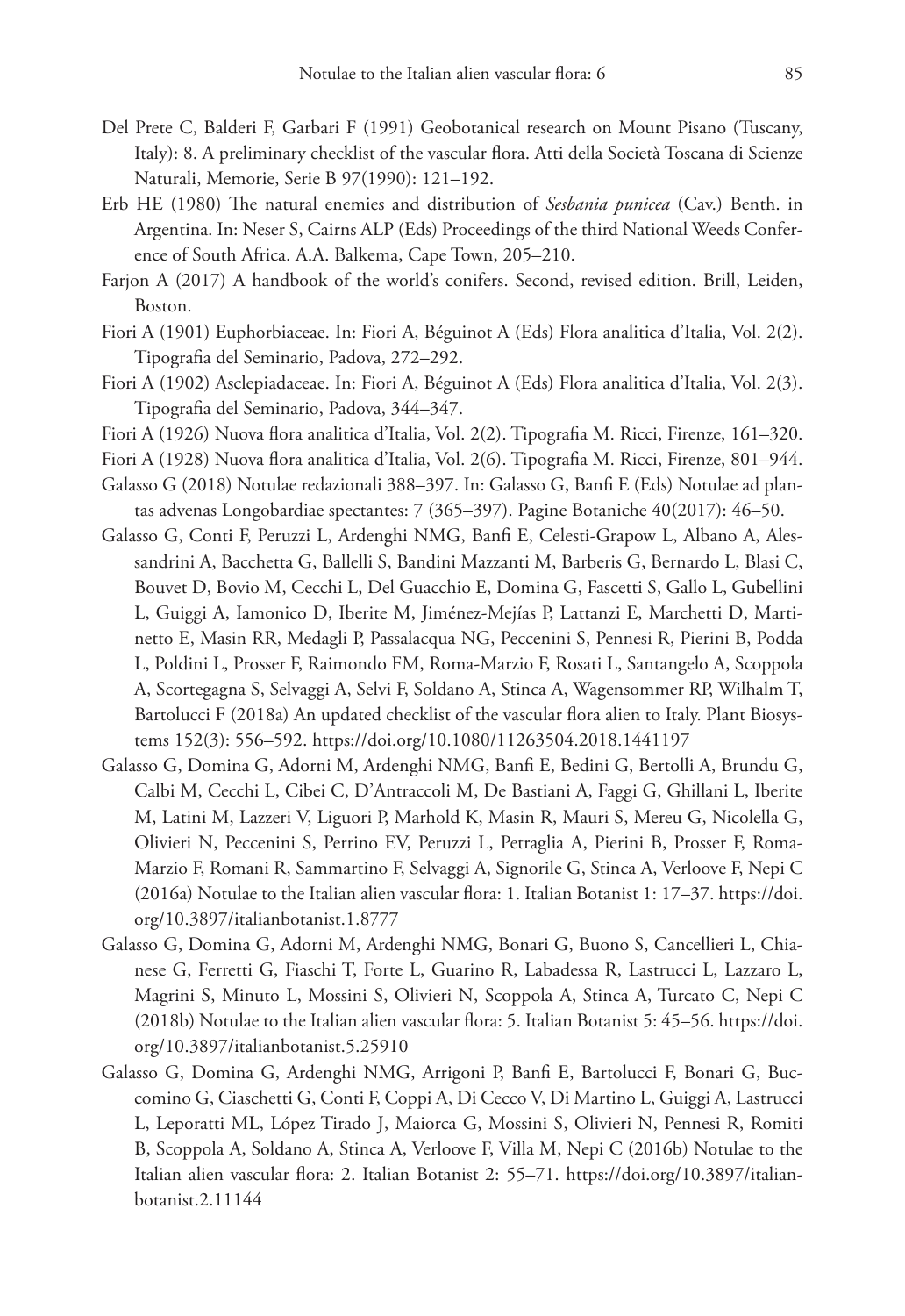- Galasso G, Domina G, Bonari G, Buono S, Chianese G, Cortesi G, Frangini G, Iamonico D, Olivieri N, Peruzzi L, Pierini B, Roma-Marzio F, Scoppola A, Soldano A, Stinca A, Tomaselli V, Veronico G, Nepi C (2017) Notulae to the Italian alien vascular flora: 4. Italian Botanist 4: 33–41.<https://doi.org/10.3897/italianbotanist.4.21666>
- Gallo L, Guiggi A, Perazza G, Prosser F (2018) *Phedimus kamtschaticus* (Crassulaceae) e *Trichocereus candicans* (Cactaceae), nuove esotiche casuali per l'Italia osservate al M. Brione (Trentino-Alto-Adige). Annali del Museo Civico di Rovereto. Sezione: Archeologia, Storia Scienze Naturali 32(2016): 207–216.
- Gargano ML (2018) The genus *Tamarix* (Tamaricaceae) in Apulia (southern Italy). Flora Mediterranea 28: 137–143. <https://doi.org/10.7320/FlMedit28.137>
- Giardina G, Raimondo FM, Spadaro V (2007) A catalogue of plants growing in Sicily. Bocconea 20: 5−582.
- Gregor T, Bönsel D, Starke-Ottich I, Tackenberg O, Wittig R, Zizka G (2013) *Epilobium brachycarpum*: a fast-spreading neophyte in Germany. Tuexenia 33: 259−283.
- Hügin G (1998) Die Gattung *Chamaesyce* in Europa. Bestimmungsschlüssel mit taxonomisch‐ nomenklatorischen Anmerkungen. Feddes Repertorium 109(3–4): 189–223. [https://doi.](https://doi.org/10.1002/fedr.19981090302) [org/10.1002/fedr.19981090302](https://doi.org/10.1002/fedr.19981090302)
- Hussner A (2012) Alien aquatic plant species in European countries. Weed Research 52(4): 297–306.<https://doi.org/10.1111/j.1365-3180.2012.00926.x>
- Izco J (1983) *Epilobium paniculatum* nueva adventicia para Europa. Candollea 38(1) (1982): 309−315.
- Korotkova N, Borsch T, Arias S (2017) A phylogenetic framework for the Hylocereeae (Cactaceae) and implications for the circumscription of the genera. Phytotaxa 327(1): 1–46. <https://doi.org/10.11646/phytotaxa.327.1.1>
- Kravchenko OE (2008) *Acalypha australis*. In: Afonin AN, Greene SL, Dzyubenko NI, Frolov AN (Eds) Interactive Agricultural Ecological Atlas of Russia and Neighboring Countries. Economic Plants and their Diseases, Pests and Weeds [Online]. [http://www.agroatlas.ru/](http://www.agroatlas.ru/en/content/weeds/Acalypha_australis/) [en/content/weeds/Acalypha\\_australis/](http://www.agroatlas.ru/en/content/weeds/Acalypha_australis/) [accessed 01.07.2018]
- Lastrucci L, Valentini E, Dell'Olmo L, Vietina B, Foggi B (2016) Hygrophilous vegetation and habitats of conservation interest in the area of the Lake Porta (Tuscany, Central Italy). Atti della Società Toscana di Scienze Naturali, Memorie, Serie B 122(2015): 131–146. [https://](https://doi.org/10.2424/ASTSN.M.2015.12) [doi.org/10.2424/ASTSN.M.2015.12](https://doi.org/10.2424/ASTSN.M.2015.12)
- Lazzeri V, Mascia F, Sammartino F, Campus G, Caredda A, Carlesi V, Fois M, Gestri G, Mannocci M, Mazzoncini V, Lombraña AC, Santinelli M (2013) Novità floristiche per le regioni Sardegna e Toscana. ActaPlantarum Notes 2: 42–59.
- Leigheb G, Cameron-Curry V (1999) Observations on the presence of *Danaus chrysippus* (Linné, 1758) in the Mediterranean area, with special reference to Italy (Lepidoptera, Danaidae). Linneana Belgica 17(2): 61–68.
- Levin RA, Bernardello G, Whiting C, Miller JS (2011) A new generic circumscription in the tribe Lycieae (Solanaceae). Taxon 60(3): 681–690.
- Lojacono Pojero M (1907) Flora Sicula, Vol. 2(2). Tipo-Litografia S. Bizzarrilli, Palermo.
- Lonati M, Meloni F, Vacchiano G, Ferrarato M (2014) Nota floristica piemontese n. 593. *Ligustrum sinense* Lour. (Oleaceae). In: Selvaggi A, Soldano A, Pascale M, Dellavedova R (Eds) Note Floristiche Piemontesi n. 545–604. Rivista Piemontese di Storia Naturale 35: 401.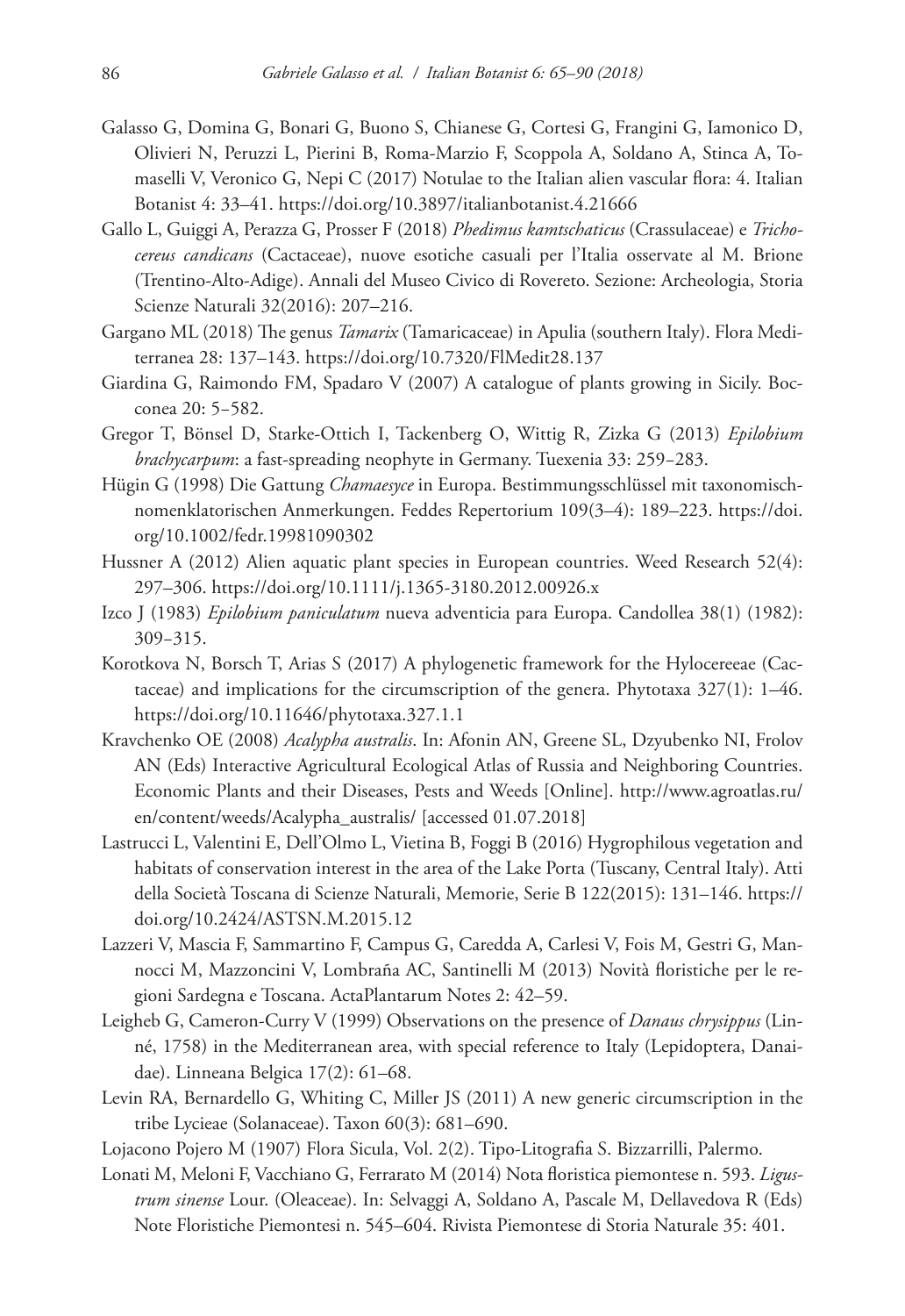Ma JS, Gilbert MG (2008) *Euphorbia* Linnaeus. In: Wu ZY, Raven PH, Hong DY (Eds) Flora of China, Vol. 11. Science Press, Beijing, Missouri Botanical Garden Press, St. Louis, 288–313.

Maniero F (2015) Cronologia della flora esotica italiana. Leo S. Olschki, Firenze.

- Manzi A, Vitelli G (2016) Giardini d'aranci sull'Adriatico. L'agrumicoltura nelle Marche: aspetti colturali e artistici. Livi Editore, Fermo.
- Marhold K, Šlenker M, Kudoh H, Zozomová-Lihová J (2016) *Cardamine occulta*, the correct species name for invasive Asian plants previously classified as *C. flexuosa*, and its occurrence in Europe. PhytoKeys 62: 57–72.<https://doi.org/10.3897/phytokeys.62.7865>
- Maslo S, Šarić Š (2018) Three-lobed coneflower *Rudbeckia triloba* L. (Compositae): new alien species in the flora of Bosnia and Herzegovina. Glasnik Hrvatskog Botaničkog Društva  $6(1): 8-12.$
- Mayoral O, Mascia F, Podda L, Laguna E, Fraga P, Rita J, Frigau L, Bacchetta G (2018) Alien plant diversity in Mediterranean wetlands: a comparative study within Valencian, Balearic and Sardinian floras. Notulae Botanicae Horti Agrobotanici Cluj-Napoca 46(2): 317–326. <https://doi.org/10.15835/nbha46210470>
- Montanari S, Faggi G, Bagli L, Sirotti M, Alessandrini A (2015) Aggiornamenti floristici per la Romagna. Terza serie. Quaderno di Studi e Notizie di Storia Naturale della Romagna 42: 9–30.
- Moret J, Guern M, Baudoin R, Baudiere A (2000) Etude phénétique du genre *Romulea* (Iridaceae) en France. Monde des Plantes 95(468): 24–30.
- Mosyakin SL, Verloove F, Boiko GV (2018) The correct authorship and nomenclature of *Artemisia umbrosa* (Asteraceae), with comments on some misapplied names and distribution of the species in eastern Europe. Ukrainian Botanical Journal 75(3): 213–229. [https://doi.](https://doi.org/10.15407/ukrbotj75.03.213) [org/10.15407/ukrbotj75.03.213](https://doi.org/10.15407/ukrbotj75.03.213)
- Motti R, Esposito A, Stinca A (2018) New additions to the exotic vascular flora of Campania (southern Italy). Annali di Botanica, nuova serie 8: 76–85. [https://doi.org/10.4462/an](https://doi.org/10.4462/annbotrm-14156)[nbotrm-14156](https://doi.org/10.4462/annbotrm-14156)
- Muñoz LA, Cobos A, Diaz O, Aguilera JM (2013) Chia seed (*Salvia hispanica*): an ancient grain and a new functional food. Food Reviews International 29(4): 394–408. [https://doi.](https://doi.org/10.1080/87559129.2013.818014) [org/10.1080/87559129.2013.818014](https://doi.org/10.1080/87559129.2013.818014)
- Nemati Z, Blattner FR, Kerndorff H, Erol O, Harpke D (2018) Phylogeny of the saffron-crocus species group, *Crocus* series *Crocus* (Iridaceae). Molecular Phylogenetics and Evolution 127: 891–897.<https://doi.org/10.1016/j.ympev.2018.06.036>
- Nesom GL (2006) *Gamochaeta* Weddell. In: Flora of North America Editorial Committee (Ed.) Flora of North America North of Mexico, Vol. 19. Oxford University Press, New York, Oxford, 431–438.
- Nesom GL (2018) *Erigeron floribundus* and *E. sumatrensis* (Asteraceae) in the USA and Mexico. Phytoneuron 2018-27: 1–19.
- Nicolella G, Antonelli A, Bamonte R, Bececco I, Carbini D, De Santis E, Faggi G, Maggioni L, Molinaro F, Sesto F, Ardenghi NMG (2017) Rassegna di segnalazioni notevoli riguardanti alcune regioni dell'Italia centro-meridionale comparse nel forum Acta Plantarum. Acta-Plantarum Notes 5: 56–60.
- Nierbauer KU, Paule J, Zizka G (2016) Invasive tall annual willowherb (*Epilobium brachycarpum* C. Presl) in Central Europe originates from high mountain areas of western North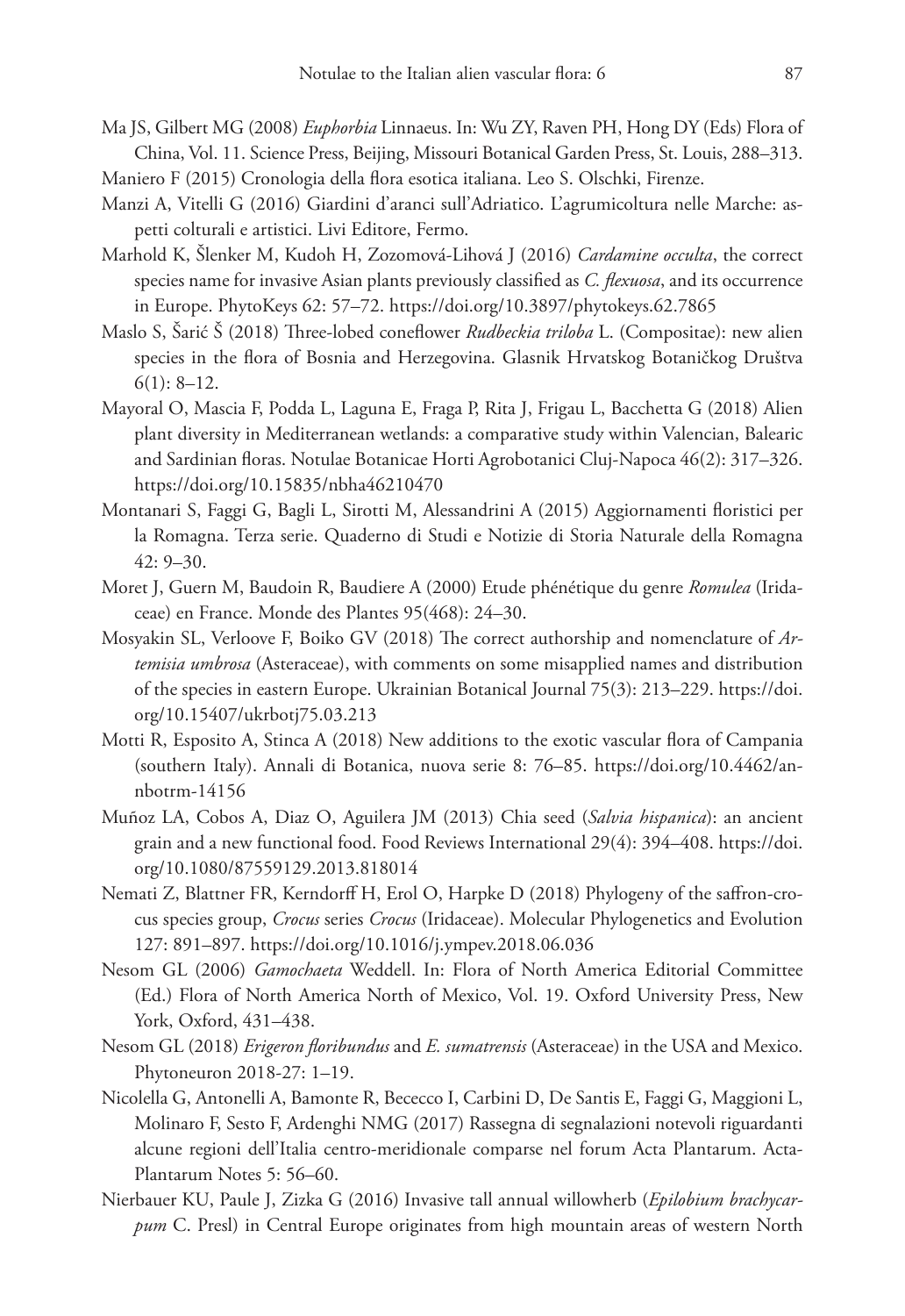America. Biological Invasions 18(11): 3265–3275. [https://doi.org/10.1007/s10530-016-](https://doi.org/10.1007/s10530-016-1216-0) [1216-0](https://doi.org/10.1007/s10530-016-1216-0)

- Orlandi C, Arduini I (2010) Note ad integrazione della flora di San Rossore (Pisa). Informatore Botanico Italiano 42(2): 473–477.
- Pavari A, De Philippis A (1941) La sperimentazione di specie forestali esotiche in Italia. Risultati del primo ventennio. Annali della Sperimentazione Agraria 38: 1–648.
- Pellegrini MOO (2018) Wandering throughout South America: taxonomic revision of *Tradescantia* subg. *Austrotradescantia* (D.R.Hunt) M.Pell. (Commelinaceae). PhytoKeys 101: 1–97.<https://doi.org/10.3897/phytokeys.101.25057>

Pellegrini MOO, Horn CN, Almeida RF (2018) Total evidence phylogeny of Pontederiaceae (Commelinales) sheds light on the necessity of its recircumscription and synopsis of *Pontederia* L. PhytoKeys 108: 25–83.<https://doi.org/10.3897/phytokeys.108.27652>

- Peruzzi L, Savio L (2011) Notula: 83. In: Barberis G, Nepi C, Peccenini S, Peruzzi L (Eds) Notulae alla flora esotica d'Italia: 4 (54–89). Informatore Botanico Italiano 43(1): 149.
- Pignatti S (1982) Flora d'Italia, Vol. 2. Edagricole, Bologna.
- Pignatti S (2017) Flora d'Italia, Ed. 2, Vol. 2. Edagricole, Milano.
- Pignatti S (2018) Flora d'Italia, Ed. 2, Vol. 3. Edagricole, Milano.
- Podda L, Fraga I, Arguimbau P, Mascia F, Mayoral García-Berlanga O, Bacchetta G (2011) Comparison of the invasive alien flora in continental islands: Sardinia (Italy) and Balearic Islands (Spain). Rendiconti Lincei. Scienze Fisiche e Naturali 22(1): 31–45. [https://doi.](https://doi.org/10.1007/s12210-010-0112-2) [org/10.1007/s12210-010-0112-2](https://doi.org/10.1007/s12210-010-0112-2)
- Puddu S, Podda L, Mayoral O, Delage A, Hugot L, Petit Y, Bacchetta G (2016) Comparative analysis of the alien vascular flora of Sardinia and Corsica. Notulae Botanicae Horti Agrobotanici Cluj-Napoca 44(2): 337–346. [doi:10.15835/nbha44210491](https://doi.org/10.15835/nbha44210491)
- Raven PH, Gregory DP (1972) A revision of the genus *Gaura* (Onagraceae). Memoirs of the Torrey Botanical Club 23(1): 1–96.
- Regione Piemonte (2018) Le specie vegetali esotiche invasive. Black List–Management List (Gestione). [http://www.regione.piemonte.it/ambiente/tutela\\_amb/esoticheInvasive.htm](http://www.regione.piemonte.it/ambiente/tutela_amb/esoticheInvasive.htm) [accessed 19.07.2018]
- Remacle A (2014) *Epilobium brachycarpum* (Onagraceae) et *Chondrilla juncea* (Asteraceae), néophytes établis à Arlon (province de Luxembourg, Belgique). Dumortiera 105: 9−12.
- Salerno G, Ceschin S, Notamurzi C, Iannuzzi E (2006) Notula: 1262. In: Conti F, Nepi C, Scoppola A (Eds) Notulae alla checklist della flora vascolare italiana: 2 (1192–1266). Informatore Botanico Italiano 38(1): 212.
- Särkinen T, Poczai P, Barboza GE, van der Weerden GM, Baden M, Knapp S (2018) A revision of the Old World black nightshades (Morelloid clade of *Solanum* L., Solanaceae). PhytoKeys 106: 1–223. <https://doi.org/10.3897/phytokeys.106.21991>
- Scafidi F, Raimondo FM (2017) Principi di spontaneizzazione in Sicilia di *Talinum paniculatum* (Talinaceae). Quaderni di Botanica Ambientale e Applicata 26(2015): 23–25.
- Scafidi F, Raimondo FM (2018) First record of *Pilea microphylla* (Urticaceae) in Sicily. Flora Mediterranea 28: 79–84.<https://doi.org/10.7320/FlMedit28.079>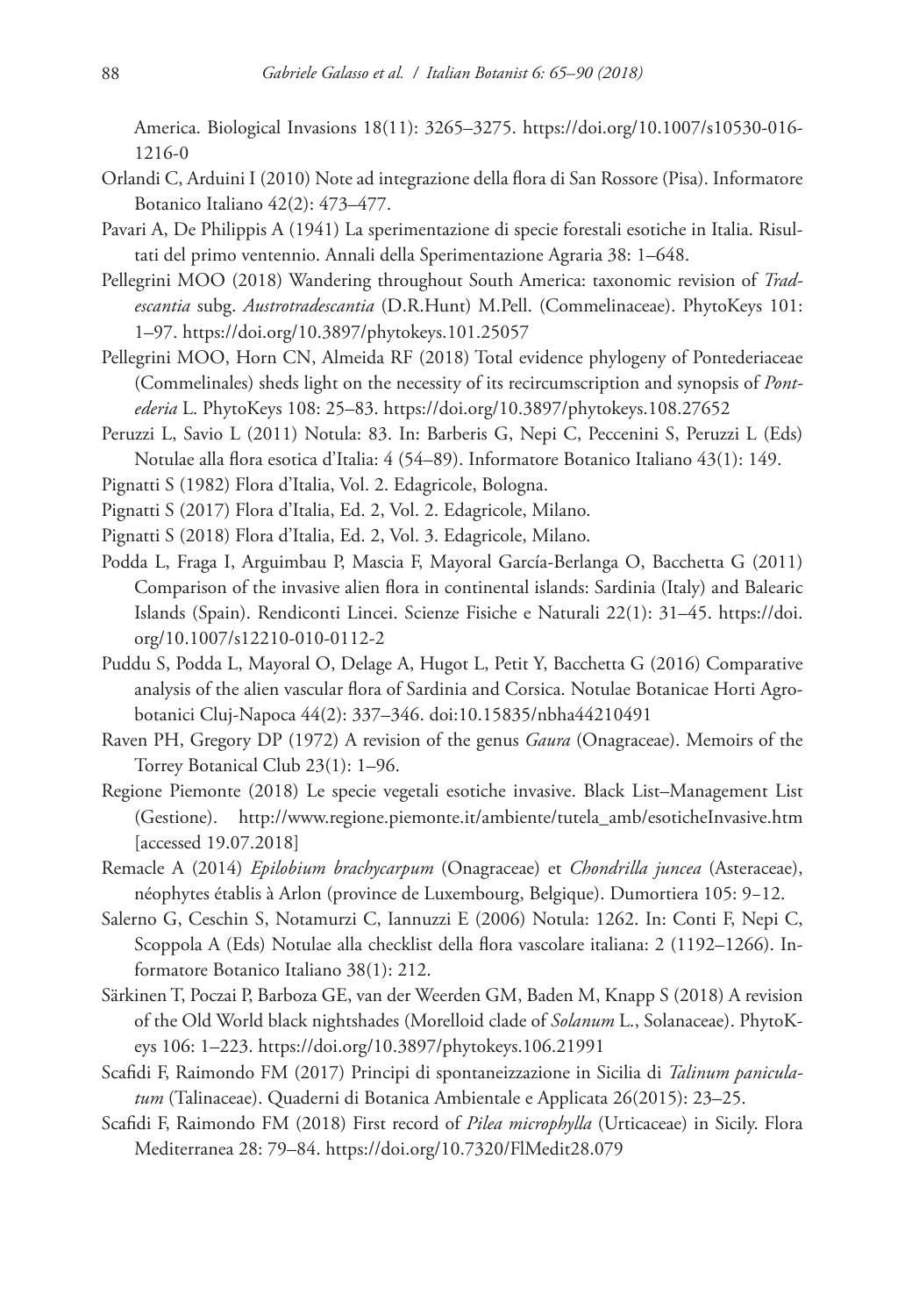- Selvi F, Di Fazio L, Ferli S, Carrari E (2017) Contributo alla conoscenza floristica della valle del Torrente Sambre (Fiesole, Toscana). Atti della Società Toscana di Scienze Naturali, Memorie, Serie B 123(2016): 41–63.
- Siadati S, Salmaki Y, Mehrvarz SS, Heubl G, Weigend M (2018) Untangling the generic boundaries in tribe Marrubieae (Lamiaceae: Lamioideae) using nuclear and plastid DNA sequences. Taxon 67(4): 770–783.<https://doi.org/10.12705/674.6>
- Slee AV, Brooker MIH, Duffy SM, West JG (2015) EUCLID. Eucalypts of Australia. Fourth Edition. Available on line at: [http://keyserver.lucidcentral.org:8080/euclid/data/02050e02-](http://keyserver.lucidcentral.org:8080/euclid/data/02050e02-0108-490e-8900-0e0601070d00/media/Html/index.htm) [0108-490e-8900-0e0601070d00/media/Html/index.htm](http://keyserver.lucidcentral.org:8080/euclid/data/02050e02-0108-490e-8900-0e0601070d00/media/Html/index.htm) [accessed 29.09.2018]
- Šlenker M, Zozomová-Lihová J, Mandáková T, Kudoh H, Zhao Y, Soejima A, Yahara T, Skokanová K, Španiel S, Marhold K (2018) Morphology and genome size of the widespread weed *Cardamine occulta*: how it differs from cleistogamic *C. kokaiensis* and other closely related taxa in Europe and Asia. Botanical Journal of the Linnean Society 187(3): 456–482.<https://doi.org/10.1093/botlinnean/boy030>
- Sommier S (1898) Aggiunte alla florula di Capraia. Nuovo Giornale Botanico Italiano, nuova serie 5(1): 106–139.
- Sommier S (1903) La flora dell'Arcipelago Toscano. Nota II. Nuovo Giornale Botanico Italiano, nuova serie 10(2): 133–200.
- Steinmann VW, Morawetz JJ, Berry PE, Peirson JA, Yang Y (2016) *Euphorbia* Linnaeus sect. *Anisophyllum* Roeper. In: Flora of North America Editorial Committee (Ed.) Flora of North America North of Mexico, Vol. 12. Oxford University Press, New York, Oxford. [http://](http://www.efloras.org/florataxon.aspx?flora_id=1&taxon_id=318097) [www.efloras.org/florataxon.aspx?flora\\_id=1&taxon\\_id=318097](http://www.efloras.org/florataxon.aspx?flora_id=1&taxon_id=318097) [accessed 01.07.2018]
- Stinca A, Chianese G, D'Auria G, Del Guacchio E, Fascetti S, Perrino EV, Rosati L, Salerno G, Santangelo A (2017) New alien vascular species for the flora of southern Italy. Webbia 72(2): 295–301. <https://doi.org/10.1080/00837792.2017.1349236>
- Sukhorukov AP, Kushunina M, El Mokni R, Goñalonsd LS, El Aounie MH, Daniel TF (2018) Chorological and taxonomic notes on African plants, 3. Botany Letters 165(2): 228–240. <https://doi.org/10.1080/23818107.2018.1465467>
- Truzzi A (2018) Notulae 373–376. In: Galasso G, Banfi E (Eds) Notulae ad plantas advenas Longobardiae spectantes: 7 (365–397). Pagine Botaniche 40 (2017): 32–37.
- Turland NJ, Wiersema JH, Barrie FR, Greuter W, Hawksworth DL, Herendeen PS, Knapp S, Kusber W-H, Li D-Z, Marhold K, May TW, McNeill J, Monro AM, Prado J, Price MJ, Smith GF (Eds) (2018) International Code of Nomenclature for algae, fungi, and plants (Shenzhen Code) adopted by the Nineteenth International Botanical Congress Shenzhen, China, July 2017. Regnum Vegetabile 159: 1–254.<https://doi.org/10.12705/Code.2018>
- Vacchiano G, Meloni F, Ferrarato M, Freppaz M, Chiaretta G, Motta R, Lonati M (2016) Frequent coppicing deteriorates the conservation status of black alder forests in the Po plain (northern Italy). Forest Ecology and Management 382: 31–38. [https://doi.org/10.1016/j.](https://doi.org/10.1016/j.foreco.2016.10.009) [foreco.2016.10.009](https://doi.org/10.1016/j.foreco.2016.10.009)
- Verloove F (2005) A synopsis of *Jarava* Ruiz & Pav. and *Nassella* E. Desv. (*Stipa* L. s.l.) (Poaceae: Stipeae) in southwestern Europe. Candollea 60(1): 97–117.